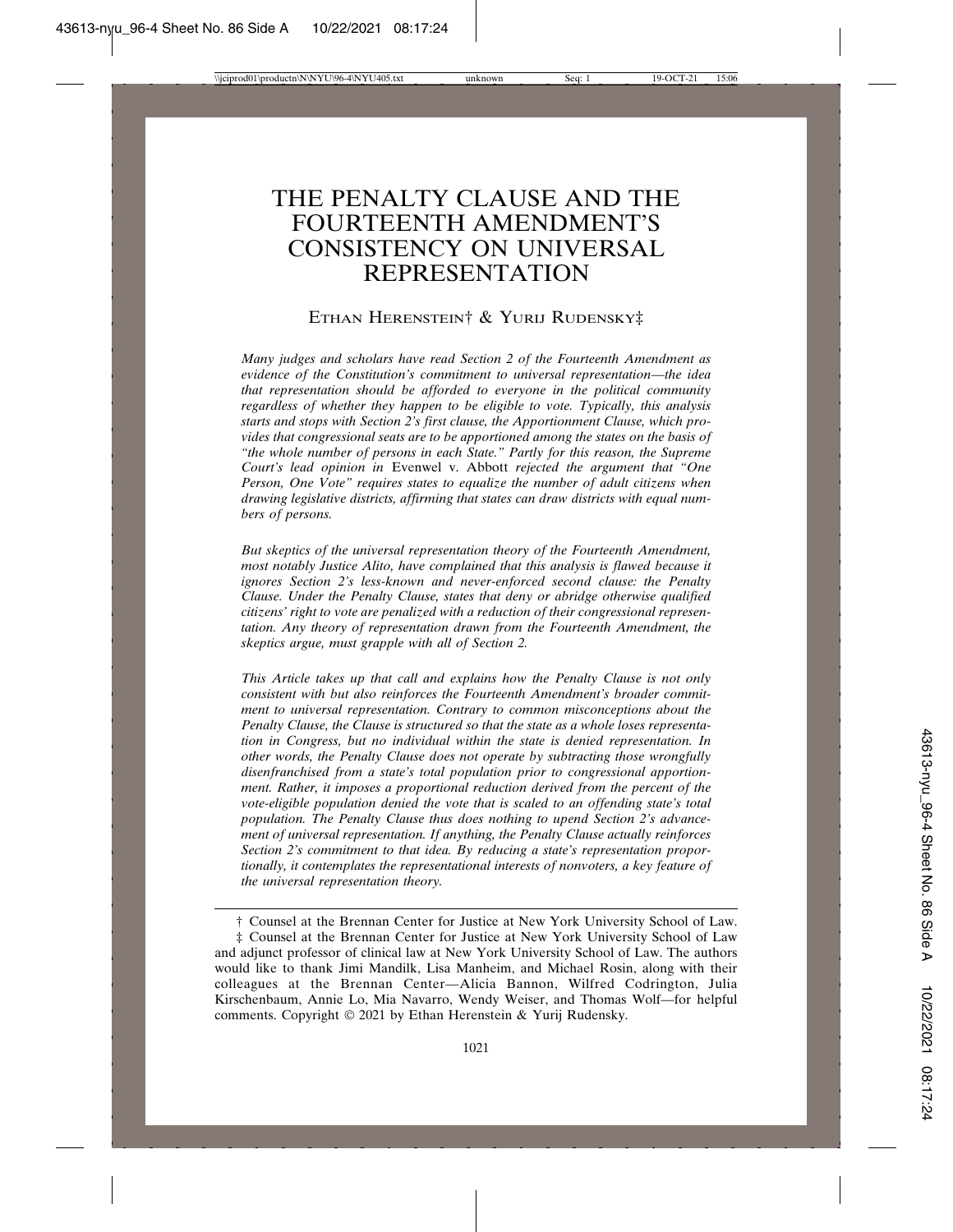*The* Evenwel *majority's reading of Section 2 is correct. Section 2 counts and represents everyone—and the Penalty Clause does nothing to change that.*

|  | I. UNIVERSAL REPRESENTATION, ELECTOR                                                                                                                              |  |
|--|-------------------------------------------------------------------------------------------------------------------------------------------------------------------|--|
|  |                                                                                                                                                                   |  |
|  | A. Two Theories of Representation: Universal                                                                                                                      |  |
|  | Representation vs. Elector Representation  1028                                                                                                                   |  |
|  | B. What is Section 2's Theory of Representation?  1030                                                                                                            |  |
|  | II. RECOVERING THE PENALTY CLAUSE'S PROPER                                                                                                                        |  |
|  |                                                                                                                                                                   |  |
|  | A. The Thirty-Ninth Congress's Debates over the                                                                                                                   |  |
|  |                                                                                                                                                                   |  |
|  | 1. Direct Proposals vs. Indirect Proposals  1034                                                                                                                  |  |
|  | 2. Race-Based Proposals vs. Proportional                                                                                                                          |  |
|  |                                                                                                                                                                   |  |
|  | B. The Forty-Second Congress's Debates over the                                                                                                                   |  |
|  | Enforcement of the Penalty Clause  1042                                                                                                                           |  |
|  | III. SECTION 2's INTERNAL CONSISTENCY ON UNIVERSAL                                                                                                                |  |
|  |                                                                                                                                                                   |  |
|  | A. The Penalty Clause's Inclusion of the Wrongfully                                                                                                               |  |
|  | Disenfranchised for Representation 1045                                                                                                                           |  |
|  | The Number of Nonvoters Guides the Magnitude<br>В.                                                                                                                |  |
|  | $Conv$ conclusion $\ldots$ $\ldots$ $\ldots$ $\ldots$ $\ldots$ $\ldots$ $\ldots$ $\ldots$ $\ldots$ $\ldots$ $\ldots$ $\ldots$ $\ldots$ $\ldots$ $\ldots$ $\ldots$ |  |
|  |                                                                                                                                                                   |  |
|  | APPENDIX. PROPOSED APPLICATION OF THE PENALTY CLAUSE                                                                                                              |  |
|  | IN THE 1871 CONGRESSIONAL APPORTIONMENT  1051                                                                                                                     |  |

#### **INTRODUCTION**

The Apportionment Clause in Section 2 of the Fourteenth Amendment provides that congressional seats are to be distributed among the states on the basis of each state's total population.<sup>1</sup> But there is a less-known caveat, a feature of the congressional apportionment process that has been all but lost to history. Under Section 2's Penalty Clause, states that deny or abridge the right to vote of their citizens—for any reason other than for rebellion or crime—are penalized with a reduction of their apportionment basis used to determine congressional representation. Ratified in the wake of the Civil War and after the abolition of slavery, the Penalty Clause was designed to

<sup>1</sup> U.S. CONST. amend. XIV, § 2 ("Representatives shall be apportioned among the several States according to their respective numbers, counting the whole number of persons in each State, excluding Indians not taxed.").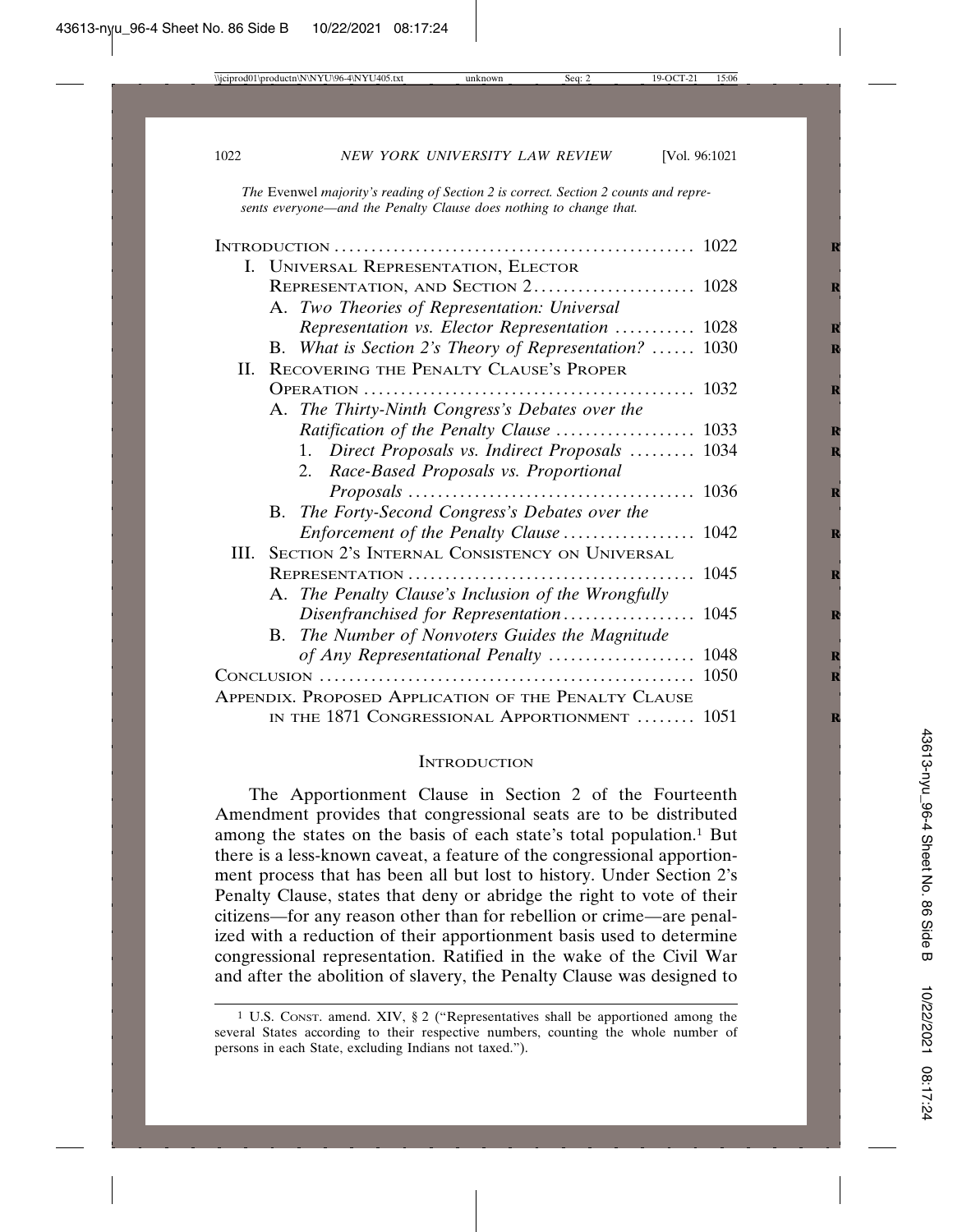incentivize states to enfranchise their Black populations.2 In full, Section 2 provides:

Representatives shall be apportioned among the several States according to their respective numbers, counting the whole number of persons in each State, excluding Indians not taxed. But when the right to vote at any election for the choice of electors for President and Vice President of the United States, Representatives in Congress, the Executive and Judicial officers of a State, or the members of the Legislature thereof, is denied to any of the male inhabitants of such State, being twenty-one years of age, and citizens of the United States, or in any way abridged, except for participation in rebellion, or other crime, the basis of representation therein shall be reduced in the proportion which the number of such male citizens shall bear to the whole number of male citizens twenty-one years of age in such State.3

Though it has gone unenforced, the Penalty Clause does not have to be a dead letter. Professor Franita Tolson, for one, has extensively examined the history of the Penalty Clause and argued convincingly that "Section 2 embraces a principle of broad enfranchisement that Congress can enforce through its authority under the Section 5 of the Fourteenth Amendment."4 Thus far, however, the Supreme Court has failed to utilize Section 2 in assessing congressional action intended to protect voting rights.<sup>5</sup> Instead, the Penalty Clause has quietly served as a linchpin in some of the most contentious disputes over the meaning and reach of the Fourteenth Amendment.6 On the few occasions that the Supreme Court has discussed the provision, it has used the Penalty Clause as a looking glass through which to interpret the "majestic generalities"7 of Section 1. In every instance, the Penalty

5 Tolson, *A Critique of Two Section Twos*, *supra* note 4, at 436 & n.11.

6 *Cf.* Mark R. Killenbeck & Steve Sheppard, *Another Such Victory? Term Limits, Section 2 of the Fourteenth Amendment, and the Right to Representation*, 45 HASTINGS L.J. 1121, 1177 (1994) ("[The Penalty Clause] is generally treated as a pawn in the larger dispute over the original intent of the Fourteenth Amendment . . . .").

7 Katzenbach v. Morgan, 384 U.S. 641, 649 (1966).

<sup>2</sup> *See* Richardson v. Ramirez, 418 U.S. 24, 73–74 (1974) (Marshall, J., dissenting).

<sup>3</sup> U.S. CONST. amend. XIV, § 2. The Nineteenth and Twenty-Sixth Amendments implicitly amended the Penalty Clause. Today, the Penalty Clause would reduce a state's representation whenever it denied or abridged the right to vote of citizens over the age of eighteen, regardless of gender. *See* Evenwel v. Abbott, 136 S. Ct. 1120, 1148 n.7 (2016) (Alito, J., concurring).

<sup>4</sup> Franita Tolson, *What is Abridgement?: A Critique of Two Section Twos*, 67 ALA. L. REV. 433, 435 (2015) [hereinafter Tolson, *A Critique of Two Section Twos*]; *see also* Franita Tolson, *The Constitutional Structure of Voting Rights Enforcement*, 89 WASH. L. REV. 379, 384–85 (2014) [hereinafter Tolson, *Constitutional Structure of Voting Rights Enforcement*] (noting the dearth of literature discussing Section 2 of the Fourteenth Amendment and arguing for a broad view of Congress's enforcement authority over voting through the Penalty Clause).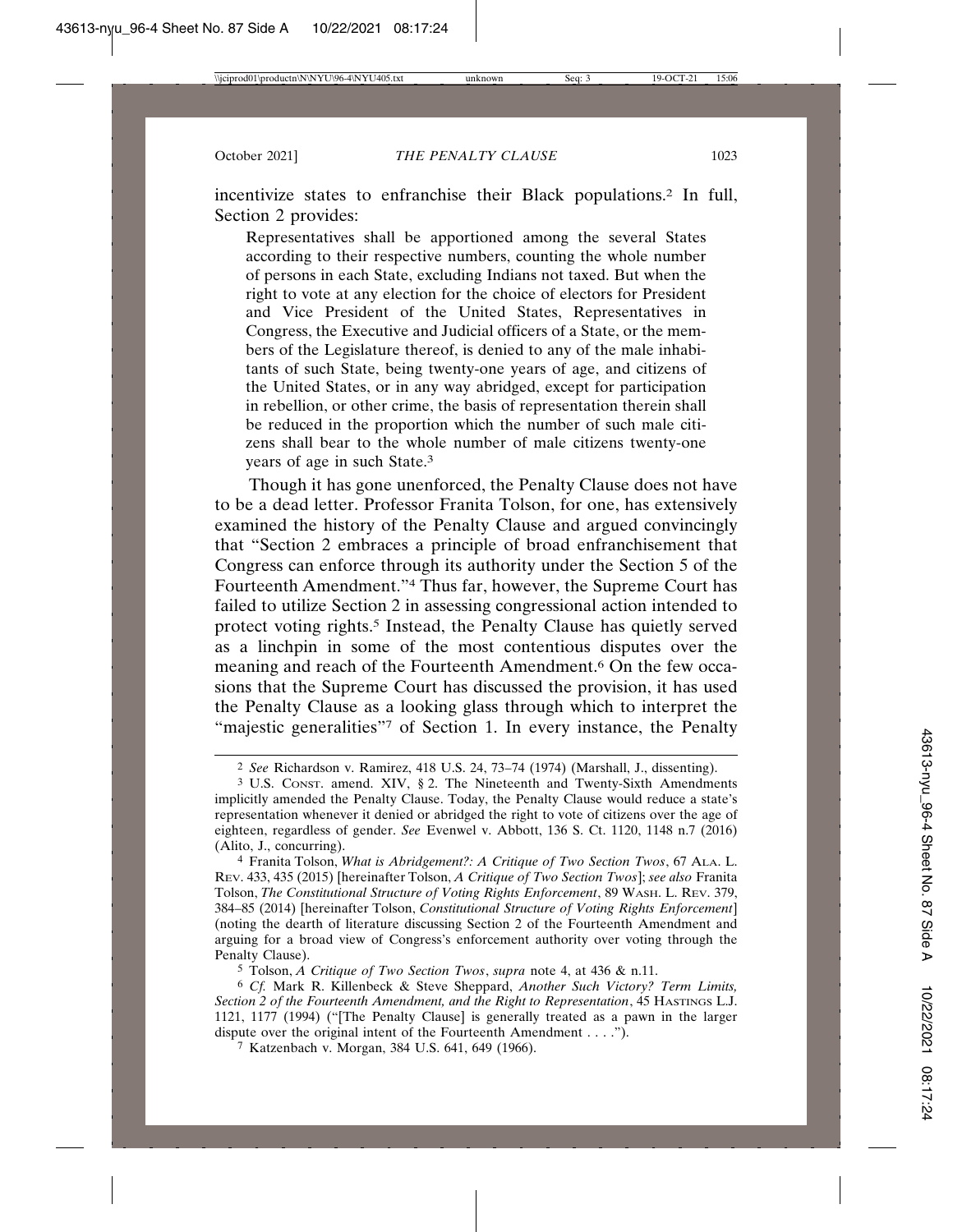Clause has been an obstacle to progress, enabling states to frustrate the movement for women's suffrage,<sup>8</sup> withhold the ballot from young adults,<sup>9</sup> and maintain Jim Crow through felony disenfranchisement.<sup>10</sup> It is one of the great paradoxes of our Constitution that a provision designed to promote democracy has been contorted to provide cover for some of our country's most undemocratic practices.

Today, the Penalty Clause has once again been pulled into a consequential debate centering on the Constitution's theory of representation, specifically the meaning of One Person, One Vote. The gist of the One Person, One Vote doctrine is simple enough. As the Supreme Court explained in *Reynolds v. Sims*, "the Equal Protection Clause requires that the seats in both houses of a bicameral state legislature must be apportioned on a population basis."11 Following this command, every state in the country has drawn political maps so that each district contains roughly the same number of persons.12 But a looming conservative movement seeks to flip the doctrine on its head. Instead of drawing districts with equal numbers of *persons*, they argue, states should draw districts with equal numbers of *adult citizens* (a subset that excludes children and noncitizens).13 Because children and noncitizens are unevenly distributed within states, such a change would sharply shift political power in America from communities of color and diverse urban areas to white communities and rural areas.14

10 *See* Richardson v. Ramirez, 418 U.S. 24, 54–55 (1974) (reasoning that because Section 2's Penalty Clause did penalize the disenfranchisement of those with felony convictions, Section 1's Equal Protection Clause does not protect that population's right to vote).

11 377 U.S. 533, 568 (1964).

<sup>8</sup> *See* Minor v. Happersett, 88 U.S. (21 Wall.) 162, 174–75 (1875) (reasoning that because Section 2's Penalty Clause did not impose a penalty for the disenfranchisement of women, Section 1's Privileges or Immunities Clause does not protect the right to vote).

<sup>9</sup> *See* Oregon v. Mitchell, 400 U.S. 112, 295 n.14 (1970) (Stewart, J., concurring in part and dissenting in part) ("[S]o long as a State does not set the voting age higher than 21, the reasonableness of its choice is confirmed by the very Fourteenth Amendment upon which the Government relies.").

<sup>12</sup> *See* Evenwel v. Abbott, 136 S. Ct. 1120, 1124 (2016) (observing that "[t]oday, all States use total-population numbers from the census when designing congressional and state-legislative districts," with only a handful "adjust[ing] those census numbers in any meaningful way").

<sup>13</sup> *See* Ari Berman, *Trump's Stealth Plan to Preserve White Electoral Power*, MOTHER JONES (Jan./Feb. 2020), https://www.motherjones.com/politics/2020/01/citizenship-trumpcensus-voting-rights-texas (describing the conservative movement's creep toward redistricting based on numbers of adult citizens).

<sup>14</sup> *See* Brief of the Texas Senate Hispanic Caucus & the Texas House of Representatives Mexican American Legislative Caucus as Amici Curiae in Support of Appellees at 3–19, *Evenwel*, 136 S. Ct. 1120 (2016) (No. 14-940) (explaining how the redistricting plan at issue would disproportionately affect the Latino community).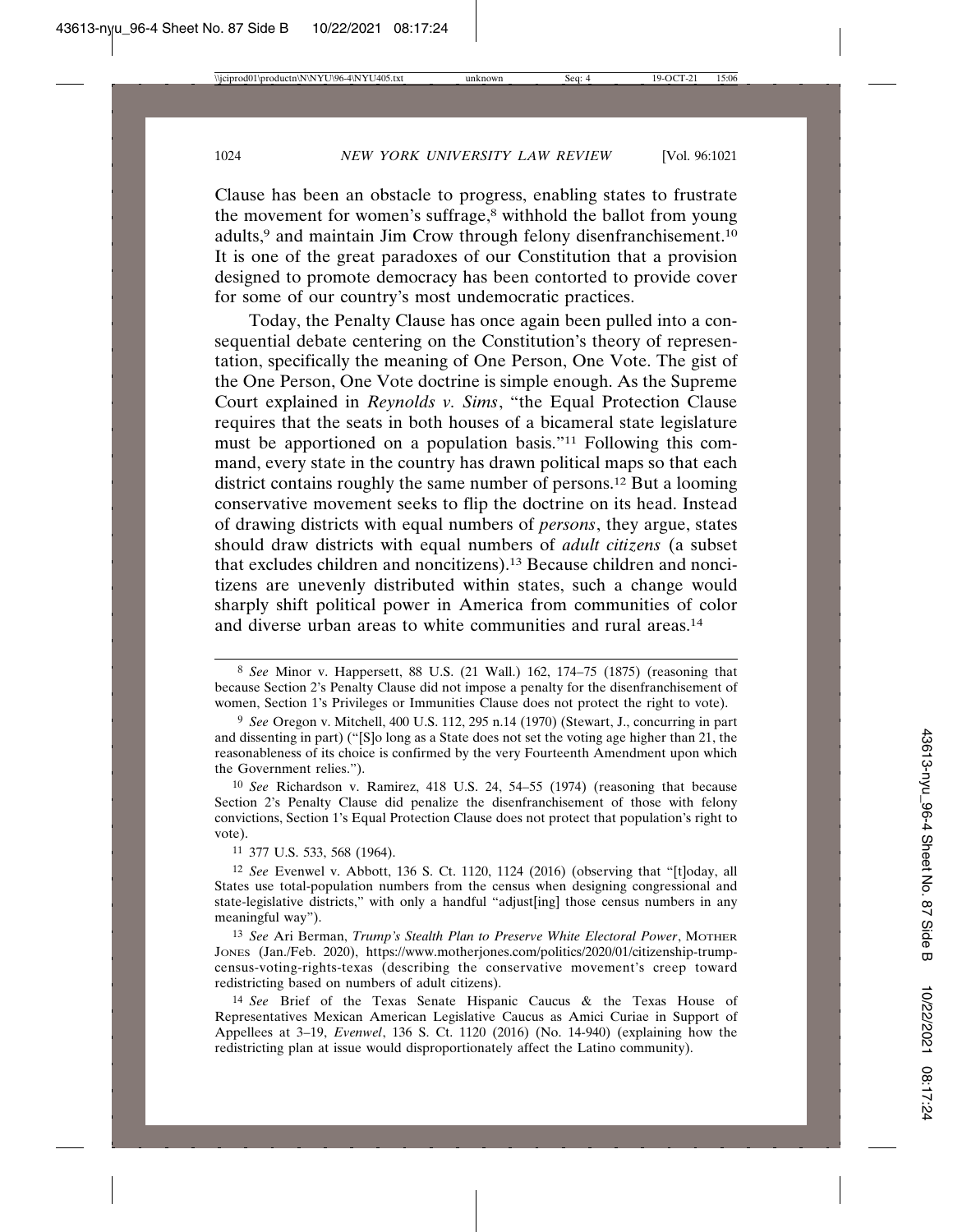These two approaches—population-based apportionment and adult citizen-based apportionment—embody two vastly different theories of representation.15 By creating districts that contain an equal number of persons, population-based apportionment vindicates the value of *universal representation*, the idea that everyone—voters and nonvoters, children and adults, citizens and noncitizens—is a member of the political community and therefore ought to receive "equitable and effective representation."16 Adult citizen-based apportionment, in contrast, functions to elevate the value of *eligible elector representation*, linking equality in representation to whether one is likely to be eligible to vote and not to other civic interests.17 Loose language in early One Person, One Vote cases seems to point both ways,<sup>18</sup> an ambivalence that has generated occasional litigation<sup>19</sup> and no shortage of scholarly commentary.20 In 2016, after carefully avoiding it for decades, the Supreme Court finally took a step towards resolving this doctrinal ambiguity in *Evenwel v. Abbott*. 21 There, inconspicuously tucked away in a footnote to a concurring opinion, the Penalty Clause returned to play the only role it has ever known: helping the Supreme Court interpret the Fourteenth Amendment.

In *Evenwel*, voters in Texas challenged the state's practice of apportioning state senate districts on the basis of total population. They argued that One Person, One Vote protected only an eligible

18 *See Evenwel*, 136 S. Ct. at 1130–31 (quoting passages from One Person, One Vote cases that advance elector equality but noting that for each quote "one could respond with a line casting the one-person, one-vote guarantee in terms of equality of representation").

19 *See, e.g.*, Burns v. Richardson, 384 U.S. 73, 90–97 (1966); Chen v. City of Houston, 206 F.3d 502 (5th Cir. 2000); *Garza*, 918 F.2d 763.

20 *Compare* Joseph Fishkin, *Weightless Votes*, 121 YALE L.J. 1888 (2012) [hereinafter Fishkin, *Weightless Votes*] (making an argument for population-based apportionment), *with* Scot A. Reader, *One Person, One Vote Revisited: Choosing a Population Basis to Form Political Districts*, 17 HARV. J.L. & PUB. POL'Y 521 (1994) (making an argument for adult citizen-based apportionment).

21 In earlier cases posing similar questions, the Court either denied certiorari, *see* Chen v. City of Houston, 532 U.S. 1046 (2001); Cnty. of Los Angeles v. Garza, 498 U.S. 1028 (1991), or issued fact-specific opinions with little bearing on the larger constitutional question, *see Burns*, 384 U.S. at 94 (resting its decision in part on "Hawaii's special population problems").

<sup>15</sup> For an overview of these theories of representation, see generally Joseph Fishkin, *Taking Virtual Representation Seriously*, 59 WM. & MARY L. REV. 1681 (2018) [hereinafter Fishkin, *Virtual Representation*].

<sup>16</sup> *Evenwel*, 136 S. Ct. at 1132.

<sup>17</sup> Where we use the terms "universal representation" and "elector representation," others talk about "representational equality" and "electoral equality." *See, e.g.*, Garza v. County of Los Angeles, 918 F.2d 763, 782, 785 (9th Cir. 1991) (Kozinski, J., concurring and dissenting in part). We decline to adopt the "equality" framework because the issue boils down to something else: Who deserves political representation—everyone or some subset of the population?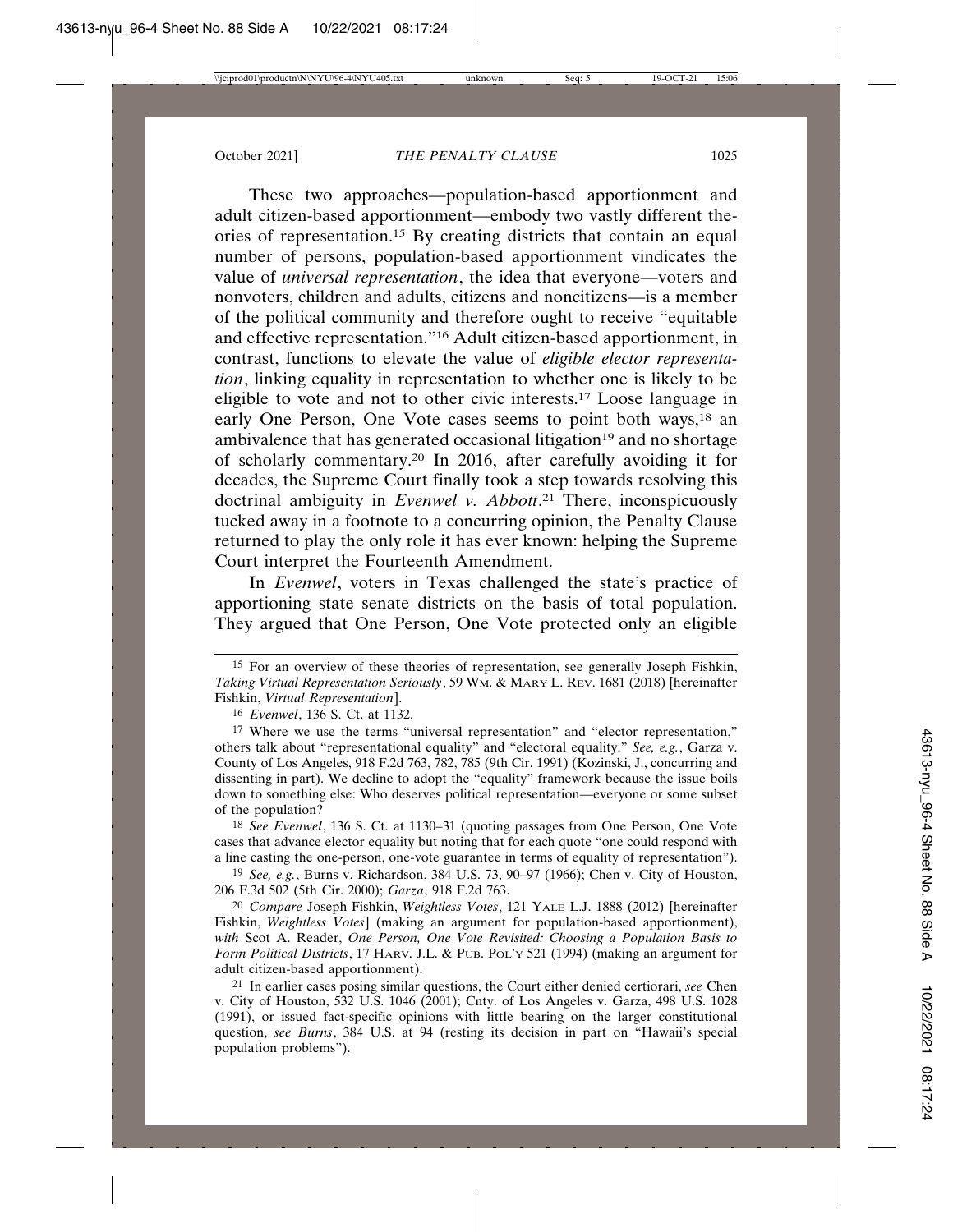elector's right to an equal vote, not universal representation, and that the Equal Protection Clause therefore requires that legislative districts contain the same number of adult citizens.22 The Supreme Court unanimously rejected this claim and held that drawing districts on the basis of total population satisfied One Person, One Vote.23 Although the Court agreed on the result, it was divided by reasoning.

The six-member majority, in an opinion by Justice Ginsburg, approved of population-based apportionment in part because it is consistent with the Fourteenth Amendment's general commitment to universal representation.24 The opinion emphasized the fact that Section 2 apportions congressional seats among the states on the basis of total population, not potential electors.25 Though *Evenwel* dealt with the apportionment of legislative seats *within* states and not the apportionment of congressional seats *among* states, the majority saw the two as "analogous."<sup>26</sup> The theory of universal representation "underlies not just the method of allocating House seats to States; it applies as well to the method of apportioning legislative seats within states."27

In a concurring opinion, Justice Alito rejected this reading of Section 2. Among other objections, he faulted the majority for ignoring the Penalty Clause. Though "House seats are apportioned based on total population," Justice Alito explained, "if a State wrongfully denies the right to vote to a certain percentage of its population, its representation is supposed to be reduced proportionally."28 In a footnote, Justice Alito observed that the penalty "is pegged to the proportion of (then) *eligible* voters denied suffrage."29 The argument is thus that Section 2 contemplates a system of apportionment that is not tied exclusively to the entire population. And yet, the Penalty Clause "makes no appearance in the Court's structural analysis."30 If the majority was going to extract a theory of representation from Section 2, Justice Alito seemed to suggest, it should grapple with *all* of Section 2.

The *Evenwel* case marked a victory for population-based apportionment, but the broader debate over Section 2's theory of represen-

28 *Id.* at 1148 (Alito, J., concurring).

29 *Id.* at 1148 n.7.

30 *Id.*

<sup>22</sup> *Evenwel*, 136 S. Ct. at 1126.

<sup>23</sup> *Id.* at 1126–27.

<sup>24</sup> *Id.* at 1132.

<sup>25</sup> *Id.* at 1128–29.

<sup>26</sup> *Id.* at 1127.

<sup>27</sup> *Id.* at 1128–29; *see also id.* at 1130 ("[T]he constitutional scheme for congressional apportionment rests in part on the same representational concerns that exist regarding state and local legislative districting.").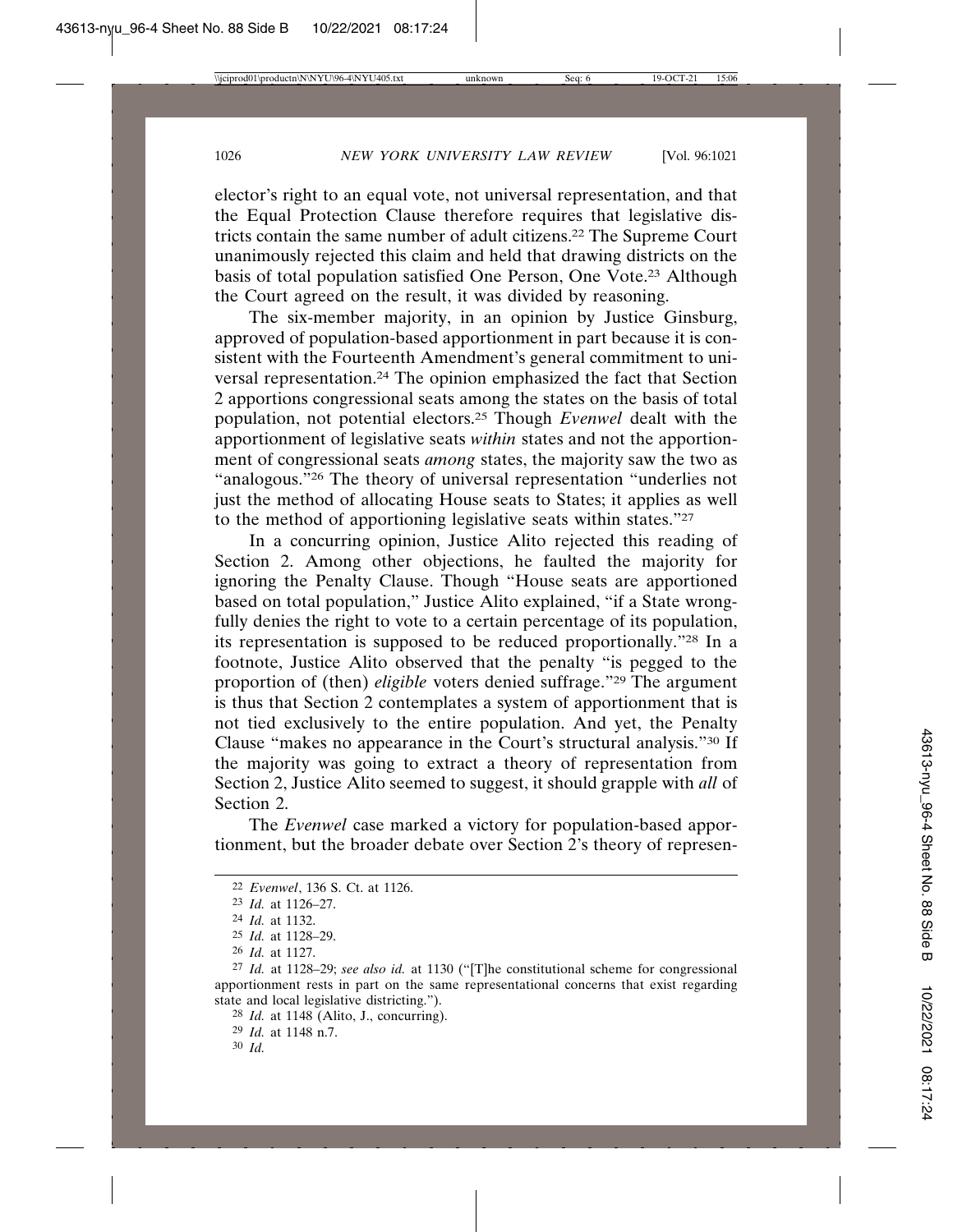tation is not over. The Court unequivocally held that states are *permitted* to draw legislative districts based on total population, but held off on deciding whether states are *required* to do so.<sup>31</sup> Conservative activists are gearing up to test this open question during the fastapproaching redistricting cycle.32 When the issue winds its way back to the Supreme Court, the Justices may once again look to Section 2 and the Penalty Clause for evidence of the Fourteenth Amendment's theory of representation.

This Article builds on the *Evenwel* majority's reading of Section 2 by showing how the Penalty Clause is not only consistent with but also bolsters the universal representation theory of the Fourteenth Amendment. It corrects a common misperception that the Clause links an individual's representation in Congress to their ability to vote. Rather, the text, legislative history, and postenactment history of the Penalty Clause make clear that the penalty is structured so that a state as a whole loses representation in Congress when an eligible voter is disenfranchised, but no individual within the state is denied representation. By providing for a proportional penalty, the Clause effectively counts not only the wrongfully disenfranchised voter when assessing the penalty but also other nonvoting residents, such as children, who lose their proxy by virtue of a voter's disenfranchisement. By effectively recognizing "proxy representation" in calculating a state's penalty, the Penalty Clause rejects the notion that all eligible voters must be weighed equally and provides further support to the universal representation theory. This is not to say, however, that those relying on proxy representation, in this context or others, categorically receive *effective* representation—just that they are part of the representational calculus.

This Article proceeds as follows. Part I explains the difference between universal representation and elector representation and discusses which version the Court embraced in *Evenwel*. Part II then turns to congressional history to determine how the framers of the Fourteenth Amendment intended the Penalty Clause to operate. Debates over the ratification of the Fourteenth Amendment and early attempts to enforce the Penalty Clause shed light on the Clause's theory of representation. Finally, Part III explains how the Penalty Clause aligns with the theory of universal representation and, in the process, rebuts Justice Alito's assertion that the Clause injects ambi-

<sup>31</sup> *Id.* at 1132–33 (majority opinion).

<sup>32</sup> *See* Berman, *supra* note 13 (quoting conservative activist Edward Blum predicting that many jurisdictions will use "a population metric other than total population" in the next redistricting cycle).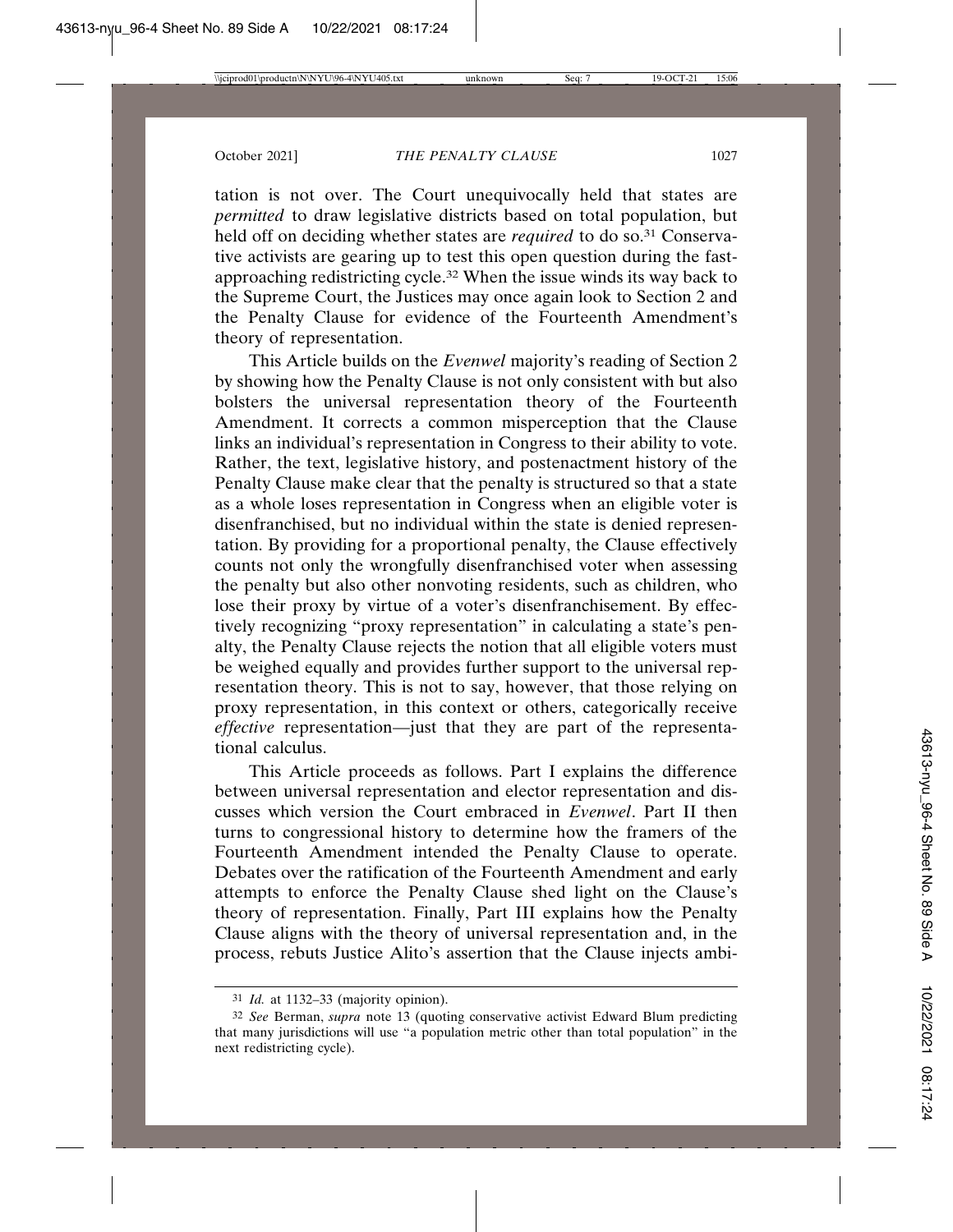guity into how Section 2 of the Fourteenth Amendment should be interpreted.

## UNIVERSAL REPRESENTATION, ELECTOR REPRESENTATION, AND SECTION 2

Whether states are permitted to apportion on the basis of eligible electors comes down to what the One Person, One Vote doctrine is supposed to protect: the equality of all constituents, the equality of electors, or both. Unpacking these concepts is necessary to properly understand the debate over the theory and relevance of Section 2 of the Fourteenth Amendment to questions of what the Constitution permits.

## *A. Two Theories of Representation: Universal Representation vs. Elector Representation*

At issue in *Evenwel* was which theory underlaid the One Person, One Vote requirement that legislative districts within a state be equally populated: universal representation or eligible elector representation.33

Population-based apportionment forwards a theory of universal representation. By counting everyone, the equal population approach helps to ensure that all people—including nonvoters like children, noncitizens, and those disenfranchised due to felony convictions receive "equitable and effective representation."34 Because they cannot vote, these constituencies (primarily)<sup>35</sup> receive *proxy* rather than *direct* representation<sup>36</sup>: they must rely on their parents, siblings,

<sup>33</sup> *Evenwel*, 136 S. Ct. at 1126.

<sup>34</sup> *Id.* at 1132.

<sup>35</sup> We say "primarily" because the Constitution has long guaranteed nonvoters equal representation alongside voters through the nearly forgotten but once-critical Petitions Clause. *See* Maggie Blackhawk (formerly McKinley), *Petitioning and the Making of the Administrative State*, 127 YALE L.J. 1538, 1559–60 (2018) (observing that through the Petitions Clause, "[t]he unenfranchised . . . were afforded process on par with franchised petitioners").

<sup>36</sup> What we call "proxy representation," others describe as "virtual representation." *See, e.g.*, Barnett v. City of Chicago, 141 F.3d 699, 704 (7th Cir. 1998); Fishkin, *Virtual Representation*, *supra* note 15, at 1682; Robert W. Bennett, *Should Parents Be Given Extra Votes on Account of Their Children?: Toward a Conversational Understanding of American Democracy*, 94 NW. U. L. REV. 503, 533 (2000) [hereinafter Bennett, *Extra Votes*]; Thomas A. Berry, *The New Federal Analogy:* Evenwel v. Abbott *and the History of Congressional Apportionment*, 10 N.Y.U. J.L. & LIBERTY 208, 240 (2016) [hereinafter Berry, *The New Federal Analogy*]; Lani Guinier, *Groups, Representation, and Race-Conscious Districting: A Case of the Emperor's Clothes*, 71 TEX. L. REV. 1589, 1607 (1993). We use the term "proxy representation" for two reasons. First, we believe it better captures the phenomenon at issue; the representation that nonvoters receive is real, even if indirect.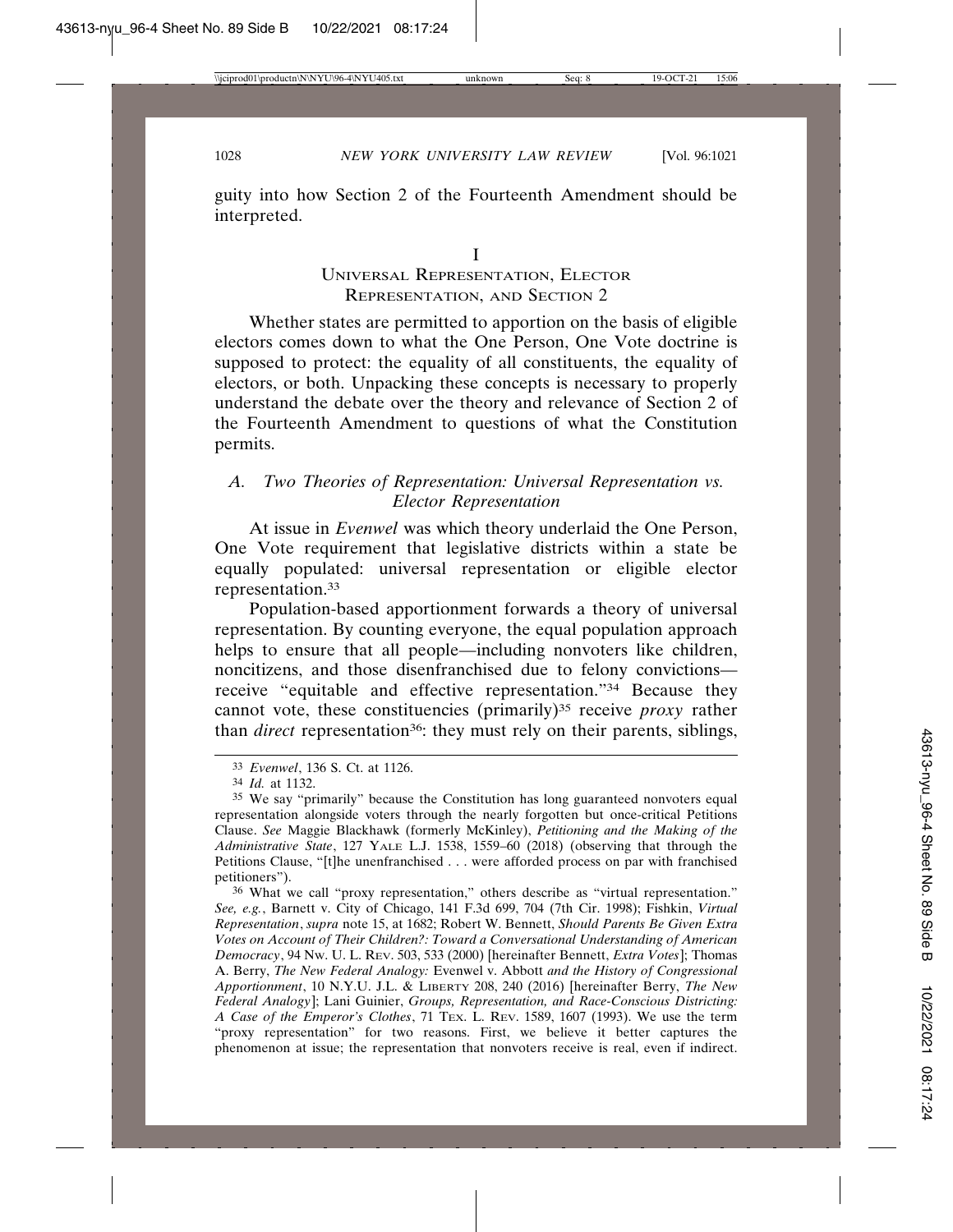neighbors, friends, and others who are from the same community and, ideally, share their "politically relevant interests" to represent them at the ballot box.37 By equalizing total population, universal representation "ensures that the voters in each district have the power to elect a representative who represents the same number of constituents as all other representatives."38

Adult citizen-based apportionment views districting and apportionment "exclusively in terms of the voting power of voters seeking actual representation."39 By divvying up representation based on the number of persons who are likely to be eligible to vote,<sup>40</sup> it holds up

<sup>37</sup> Our argument is not that proxy representation is a substitute for direct representation. To the contrary, voting is the single most effective way to secure adequate representation. But proxy representation is inevitable: No matter how broadly we expand the franchise, some people will not have the right to vote. The debate over the proper apportionment basis assumes that some people will not have the right to vote; if everyone had the right to vote, there would be no difference between a population-based apportionment and an adult citizen-based apportionment. Accordingly, we assume, but do not endorse the fact, that some people will not have the right to vote.

38 Brief for the United States as Amicus Curiae Supporting Appellees at 5, Evenwel v. Abbott, 136 S. Ct. 1120 (2016) (No. 14-940).

39 Fishkin, *Virtual Representation*, *supra* note 15, at 1685. In fact, it is far from clear what it means to draw districts with equal numbers of voters. At least four possibilities exist, each less precise than the next: (1) citizens of voting age; (2) eligible voters; (3) registered voters; or (4) actual voters. In litigation, some advocates of elector representation seek citizen voting age population (CVAP) based apportionment, which ignores whether individuals are actually eligible or registered to vote, under the assumption that it effectively if imperfectly promotes equal voting weight. *See* Fishkin, *Weightless Votes*, *supra* note 20, at 1891 n.6. None of these options, however, would perfectly vindicate elector representation, a point we discuss in note 40, *infra*.

40 Drawing districts to equalize voters might help to equalize voting weight, but it will not guarantee it. The Census "measures population at only a single instant in time," even as "[d]istrict populations are constantly changing." Gaffney v. Cummings, 412 U.S. 735, 746 (1973). And regardless of how many eligible or registered voters are in a district, there is no guarantee that any of them will actually turn out to vote. *See id.* at 747–48. The only way to *guarantee* equal voting weight, as Justice Stewart observed, is to abolish the practice of districting altogether and "hold[] . . . all elections at large." Lucas v. Forty-Fourth Gen. Assembly, 377 U.S. 713, 750 (1964) (Stewart, J., dissenting). That the Constitution does not require at-large elections—and, in fact, federal law has long banned at-large elections for Congress—tells us that "electoral systems are intended to serve functions other than" guaranteeing equal voting weight. *Id.* at 750 n.12. That function, we suggest, is universal representation.

Second, "virtual representation" is a loaded term, often used to refer to a number of distinct ways in which nonvoters receive representation. *Compare, e.g.*, John R. Low-Beer, Note, *The Constitutional Imperative of Proportional Representation*, 94 YALE L.J. 163, 180 n.74 (1984) ("Virtual representation is the representation of people in one district by legislators elected from other districts with interests similar to theirs."), *with* Guinier, *supra*, at 1608 ("[V]irtual representation assumes that the district winner *indirectly* represents the district losers."). To avoid confusion, we use "proxy representation" to refer to situations where voters represent the interests of nonvoters who are from the same community and share "politically relevant interests" with them.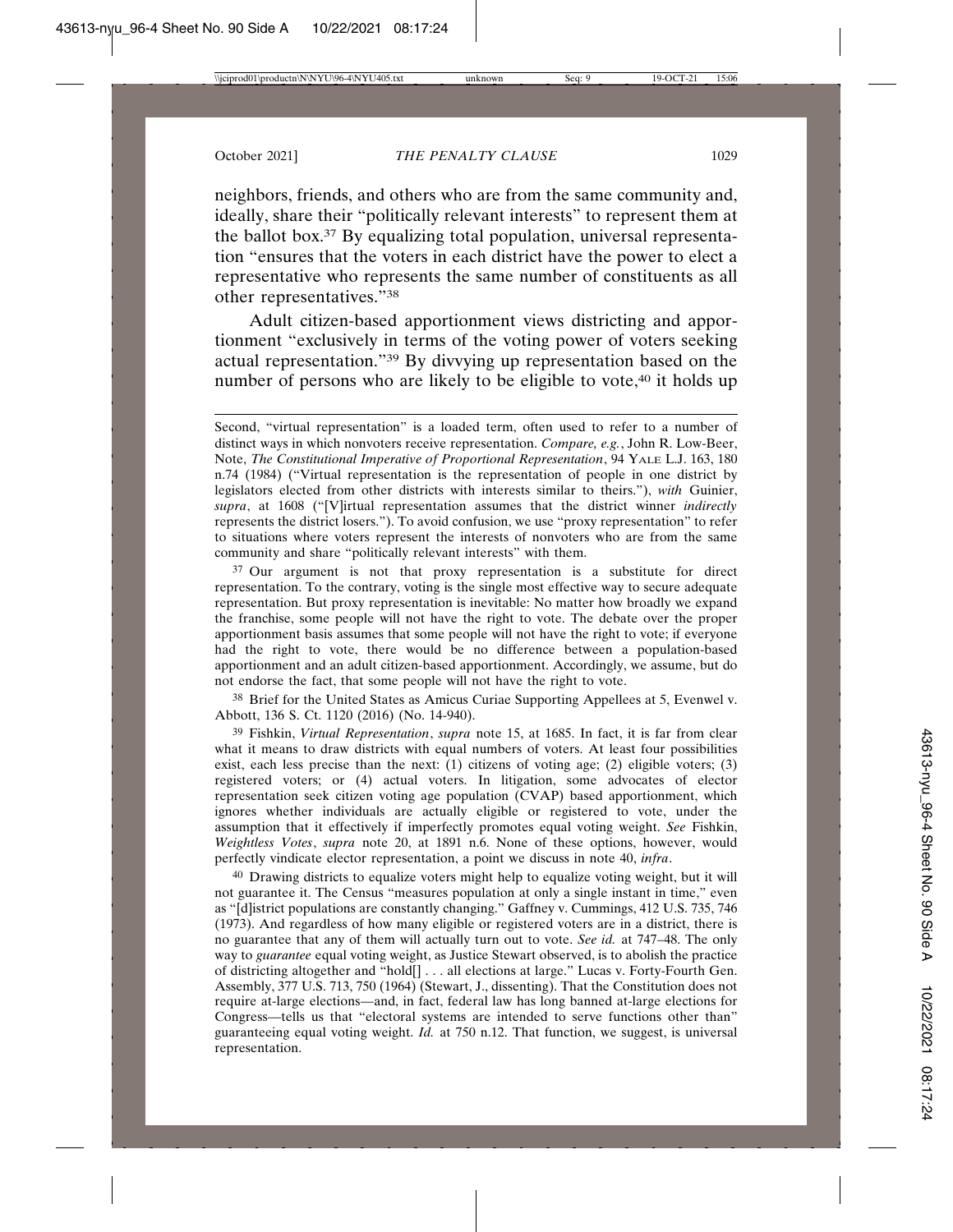"equal voting weight" as the *summum bonum* of democracy.41 Implicit in this regime is a theory of representation and equal protection that discounts the representational interests of nonvoting constituencies, instead centering and equalizing eligible electors. It would be a departure from longstanding practice, if deemed constitutionally permissible.

Functionally, population-based apportionment and adult citizenbased apportionment also differ in what it means to "weigh" and equalize votes. To see how, consider two equipopulous districts— District *A* and District *B*—each containing one hundred persons and each electing a single representative to the legislature. Suppose that District *A* contains fifty eligible voters and District *B* contains seventy-five eligible voters. Mathematically, the votes in District *A* are "worth" more than the votes in District *B* because fewer of them are needed to form a majority. Under adult citizen apportionment, these districts would therefore be considered malapportioned.

But this weighting between Districts *A* and *B* is not arbitrary. Population-based apportionment links the "weight" of a vote to the number of constituents within the community that the representative would serve.42 Because District *A* contains more nonvoting constituents than does District *B*, there are more persons who rely on proxy representation in District *A*. The "extra" voting power of voters in District *A* "need not be seen as 'extra' at all, but, rather, cast on account of an ineligible population that is entitled to regard in the processes of government."43 The key here is that voting, or the selection of a representative, is entwined with but ultimately distinct from representation itself, which is afforded to voting-eligible and nonvoting constituents alike.

## *B. What is Section 2's Theory of Representation?*

The *Evenwel* court divided over which of these two theories—if either—is embedded in Section 2 of the Fourteenth Amendment. Section 2 governs how congressional seats are apportioned among the states. While the question at issue in *Evenwel* was *intra*state redis-

<sup>41</sup> The concept of equal voting "weight" appears in many of the One Person, One Vote decisions without much explication, and, in our view, is a misleading term in tension with the doctrine's animating value—that all persons be counted as residents of the communities to which they belong and where their interests will be represented. *See generally* Fishkin, *Weightless Votes*, *supra* note 20 (considering what it might mean to dilute the weight of a vote).

<sup>42</sup> *See* Bennett, *Extra Votes*, *supra* note 36, at 515 (reasoning that the usual practice in intrastate apportionment involves including children in the base, which means extra "voting power" is exercised on their behalf and that of other nonvoting constituencies).

<sup>43</sup> *Id.* at 527.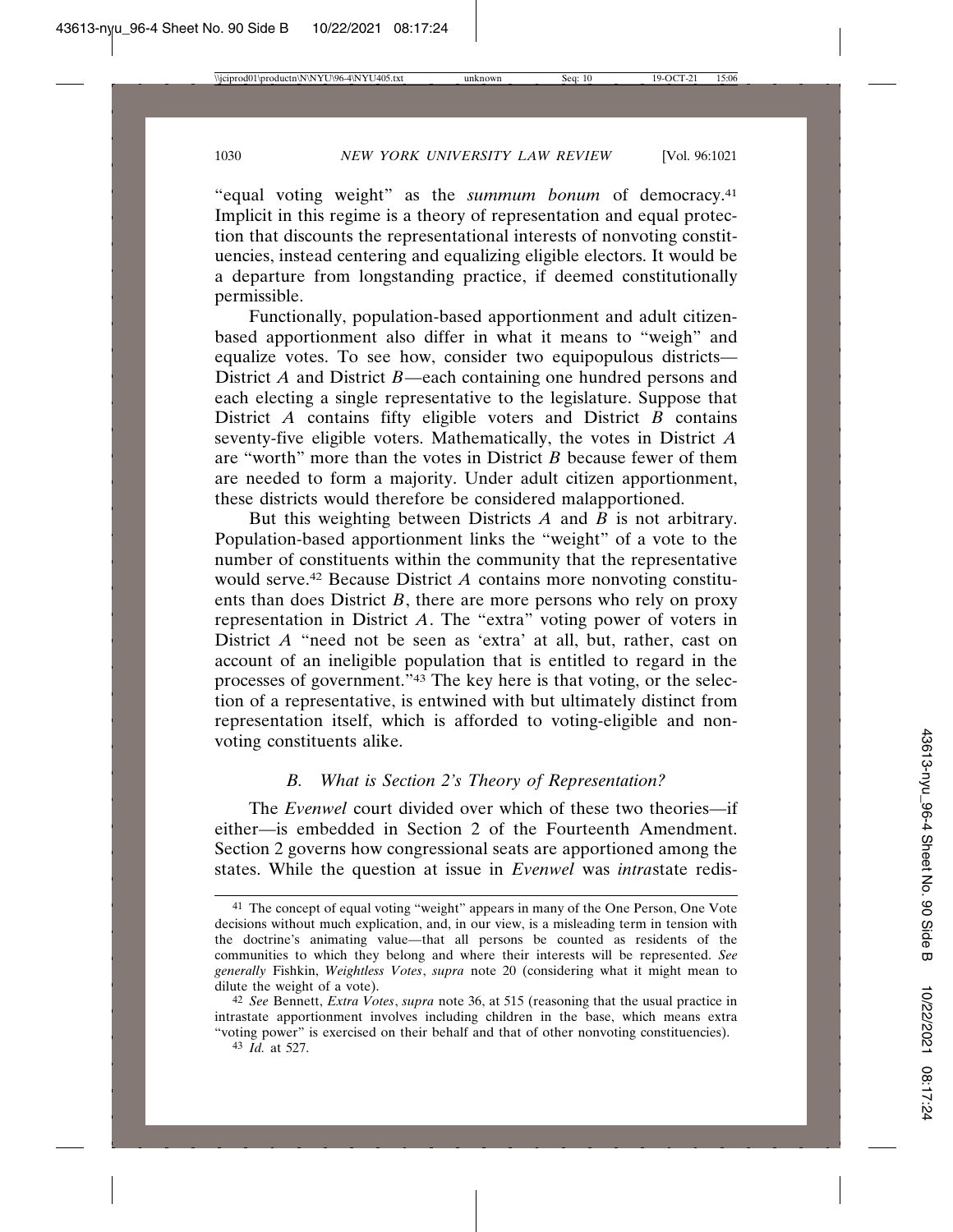tricting, the Court viewed the Constitution's treatment of *inter*state apportionment as "analogous."44

The *Evenwel* majority explained that Section 2 embodies a theory of universal representation because congressional seats are awarded on the basis of total population, no matter how many constituents are permitted to vote.45 The *Evenwel* majority made this point at some length:

As the Framers of the Constitution and the Fourteenth Amendment comprehended, representatives serve all residents, not just those eligible or registered to vote. Nonvoters have an important stake in many policy debates—children, their parents, even their grandparents, for example, have a stake in a strong public-education system—and in receiving constituent services, such as help navigating public-benefits bureaucracies. By ensuring that each representative is subject to requests and suggestions from the same number of constituents, total-population apportionment promotes equitable and effective representation.46

But as Justice Alito observed in *Evenwel*, this argument did not explicitly contemplate the Penalty Clause, which "is pegged to the proportion of (then) *eligible voters* denied suffrage."47 While Justice Alito did not flesh out this argument, he seemed to pick up on the idea presented in an amicus brief by the Cato Institute that the Penalty Clause undermines reading Section 2 to support universal representation.48 The basic argument is that the Penalty Clause operates by "eliminat[ing]" or removing the wrongfully disenfranchised voters from a state's apportionment basis and stripping them of their congressional representation.49 Versions of this Elimination Interpretation, as we call it, also make an appearance in the caselaw<sup>50</sup>

48 *See* Brief of the Cato Institute & Reason Foundation as Amici Curiae Supporting Appellants at 18–19, Evenwel v. Abbott, 136 S. Ct. 1120 (2016) (No. 14-940) [hereinafter Brief of the Cato Institute]. In addition to this amicus brief, scholars associated with the Cato Institute published a couple of academic publications that "adapted and expanded" the arguments made before the *Evenwel* Court. *See* Berry, *The New Federal Analogy*, *supra* note 36; Ilya Shapiro & Thomas A. Berry, Evenwel v. Abbott*: The Court Shanks Its Punt on "One Person, One Vote*,*"* 17 FEDERALIST SOC'Y REV., June 2016, at 4 (arguing that the framers of the Fourteenth Amendment differentiated between those wrongfully disenfranchised and other nonvoting constituencies when crafting the Penalty Clause).

49 *See* Brief of the Cato Institute, *supra* note 48, at 19.

50 *See, e.g.*, Simmons v. Galvin, 575 F.3d 24, 53 (1st Cir. 2009) (Torruella, J., dissenting) ("[The Penalty Clause] simply states that disenfranchised felons, unlike other persons disenfranchised by the States, are to be included within the census for purposes of apportioning representatives."); Harvey v. Brewer, 605 F.3d 1067, 1072 (9th Cir. 2010) ("If

<sup>44</sup> *See* Evenwel v. Abbott, 136 S. Ct. 1120, 1127–30 (2016).

<sup>45</sup> *See id.* at 1132.

<sup>46</sup> *Id.* (citations omitted).

<sup>47</sup> *Id.* at 1148 n.7 (Alito, J., concurring).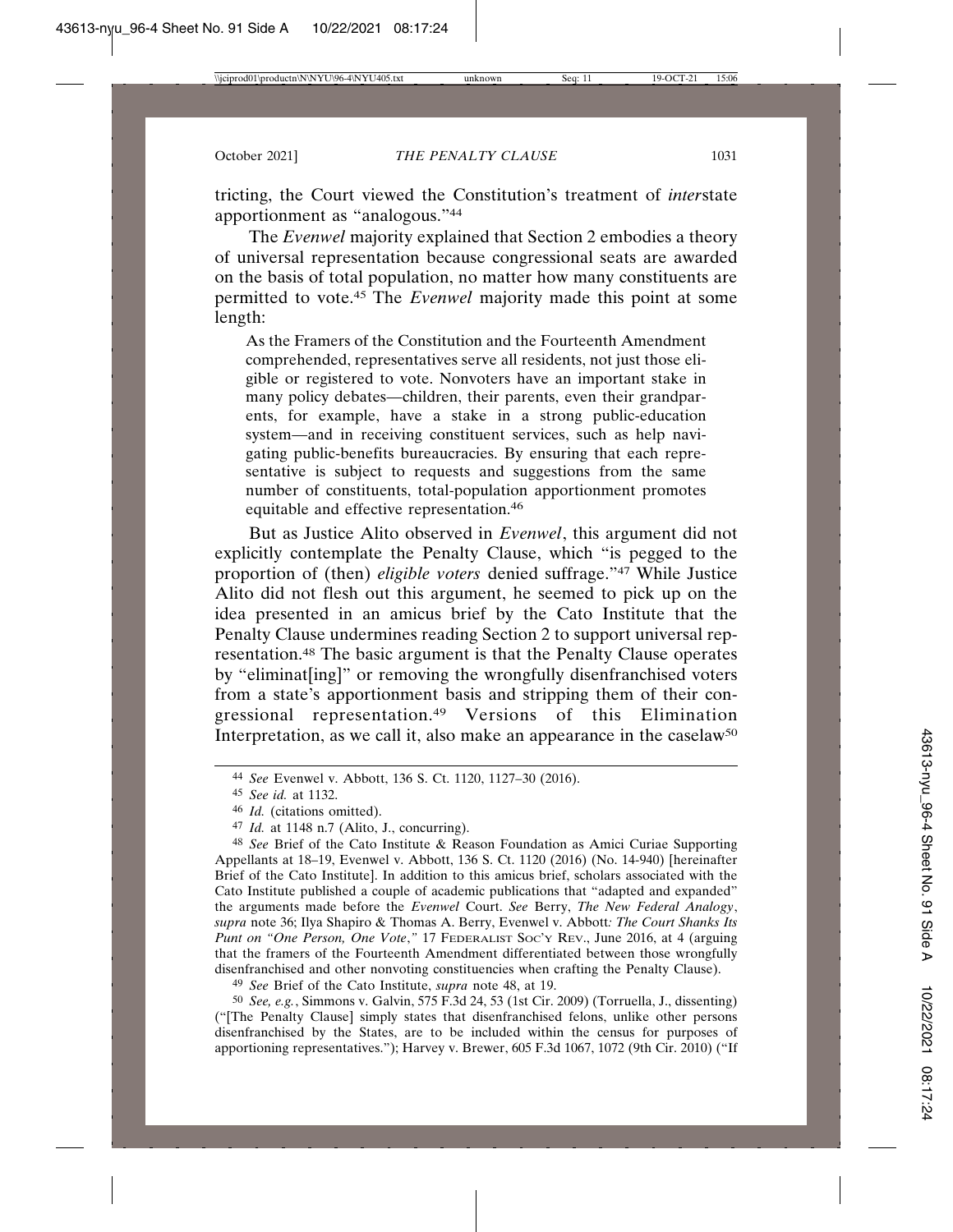and scholarship on the Penalty Clause.<sup>51</sup> Of course, the judges and scholars giving nod to the Elimination Interpretation did not need to concern themselves with the Penalty Clause's precise operation, since it was subordinate to broader points and raised in passing.52 Still, under this reading, the Penalty Clause effectively rejects universal representation by withholding representation from some subset of the population—namely, those who have been wrongfully disenfranchised<sup>53</sup>

Unlike the *Evenwel* majority, Justice Alito, perhaps relying on the Elimination Interpretation, suggested that Section 2's Penalty Clause rejects or is otherwise inconsistent with universal representation. A look at the congressional history of the Penalty Clause, however, illuminates an interpretation that is consistent with universal representation.

#### II

## RECOVERING THE PENALTY CLAUSE'S PROPER **OPERATION**

The congressional history of the Penalty Clause from the Thirty-Ninth Congress, which passed the Fourteenth Amendment, and the Forty-Second Congress, which attempted to enforce the Penalty Clause, provide important insights into its design. The consistency between the two sets of debates helps to clear any confusion or ambiguity about the Clause's intended function, which, in turn, sheds light on Section 2's underlying theory of representation.

a State disenfranchises some number of otherwise eligible voters, *those disenfranchised persons* will count against the State's total population for purposes of determining its representation in Congress." (emphasis added)).

<sup>51</sup> *See, e.g.*, Tolson, *A Critique of Two Section Twos*, *supra* note 4, at 481 ("[The Penalty Clause] removes only the number of citizens whose right to vote has actually been abridged . . . ."); Gabriel J. Chin, *Reconstruction, Felon Disenfranchisement, and the Right to Vote: Did the Fifteenth Amendment Repeal Section 2 of the Fourteenth Amendment?*, 92 GEO. L.J. 259, 259 (2004) ("[The Penalty Clause] was designed to encourage the former Confederate states to enfranchise African-Americans by excluding former slaves from the state's population for purposes of apportioning Congress if former slaves were denied the right to vote."); Katherine Shaw, Comment, *Invoking the Penalty: How Florida's Felon Disenfranchisement Law Violates the Constitutional Requirement of Population Equality in Congressional Representation, and What to Do About It*, 100 NW. U. L. REV. 1439, 1445 (2006) ("In effect, [the Penalty Clause] operates to penalize any state that disenfranchises otherwise qualified voters by reducing that state's congressional representation by the number of disenfranchised persons . . . .").

<sup>52</sup> *See* sources cited *supra* notes 50–51.

<sup>53</sup> *See* Chin, *supra* note 51, at 267.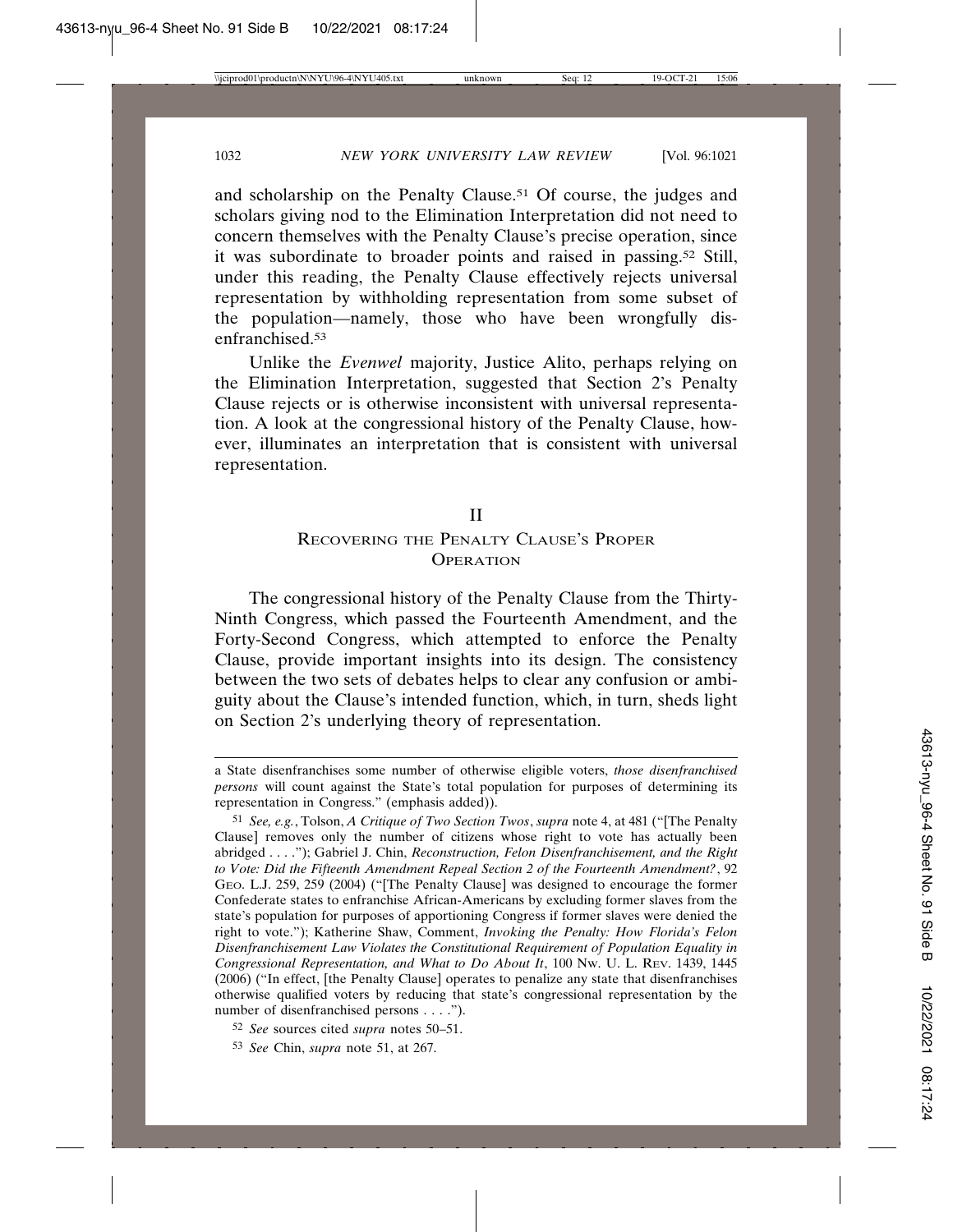## *A. The Thirty-Ninth Congress's Debates over the Ratification of the Penalty Clause*

Arriving in the capitol in December 1865, just months after the conclusion of the Civil War, the Thirty-Ninth Congress had a problem. The soon-to-be-ratified Thirteenth Amendment, which would abolish slavery, would also alter the apportionment provisions of Article I, Section 2 of the Constitution, including the notorious three-fifths clause.54 The South's recently liberated Black population would soon gain the dignity of being fully counted for purposes of representation. As a result, former slave states stood to gain twelve representatives in Congress,55 and at least ten of them, it was widely understood, would go to former Confederate states.56 As George Zuckerman wrote, "[t]he vision of thirty Representatives from the South, based upon a [Black] population which was totally denied the right to vote, did not rest well with the majority of members of the Thirty-ninth Congress."57

Unwilling to "reward traitors with a liberal premium for treason,"58 Congress got to work devising a new apportionment system.59 Ultimately, Congress would settle on Section 2 of the Fourteenth Amendment—a provision that apportions on the basis of total population and calls for a penalty to punish wrongful disenfranchisement of adult male citizens. But over the course of seven months, Congress considered other options, leaving behind a rich debate that helps to shine light on the Clause's purpose and operation.

56 Rosin, *supra* note 55, at 5.

<sup>54</sup> *See* CONG. GLOBE, 39th Cong., 1st Sess. 141 (1866) (statement of Rep. James G. Blaine) (stating that the Thirteenth Amendment made the three-fifths clause "meaningless and nugatory . . . being thus a dead letter [that] might as well be formally struck out").

<sup>55</sup> George David Zuckerman, *A Consideration of the History and Present Status of Section 2 of the Fourteenth Amendment*, 30 FORDHAM L. REV. 93, 94 (1961). And with them an additional twelve votes in the Electoral College. Michael L. Rosin, The Thirty-Ninth Congress's Reformulation of the Basis of Apportionment 5 (Aug. 20, 2020) (unpublished manuscript) (on file with authors).

<sup>57</sup> Zuckerman, *supra* note 55, at 94; *see also* CONG. GLOBE, 39th Cong., 1st Sess. 1182 (1866) (statement of Sen. Samuel C. Pomeroy) ("[T]his injustice is the more apparent when we remember that this increase of representation is obtained while the true, loyal black man is allowed no vote and no voice.").

<sup>58</sup> CONG. GLOBE, 39th Cong., 1st Sess. 404 (1866) (statement of Rep. William Lawrence).

<sup>59</sup> While many Radical Republicans sought to forbid states from disenfranchising freedmen on account of their race, the consensus was that the states would not ratify such an amendment. *See, e.g.*, *id.* at 536 (statement of Rep. Thaddeus Stevens) (supposing that such an amendment, requiring nineteen states to ratify, might get at most five in favor). Privately expressing his disappointment that he was unable to guarantee suffrage rights for Black men, Thaddeus Stevens ultimately derided the Fourteenth Amendment as a "shillyshally bungling thing." KENNETH M. STAMPP, THE ERA OF RECONSTRUCTION 1865–1877, at 141 (1965).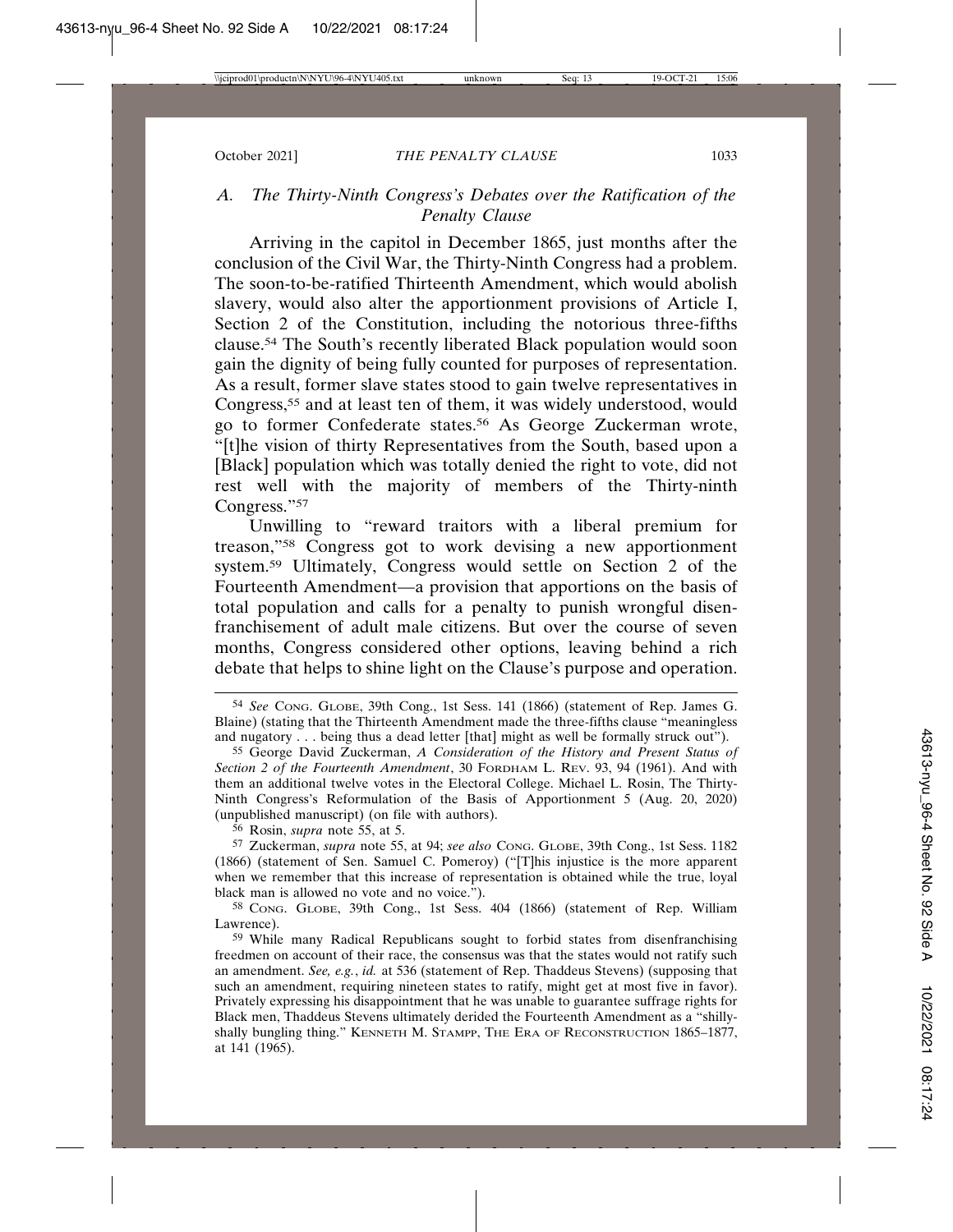#### *1. Direct Proposals vs. Indirect Proposals*

One of Congress's first considerations, put forth by the ascendant congressional Republicans, was whether, at a high-level, a direct solution or an indirect solution would be better. The Radical Republicans, led by Thaddeus Stevens, advocated for a *direct* solution to the problem: apportion based on the number of persons qualified to vote.60 Others, led by James Blaine, pushed for an *indirect* solution: apportion based on total population and then apply some sort of penalty by making reductions based on the scope of voter disenfranchisement.61

In the direct solution, by apportioning representatives according to the number of voters in each state, the Radical Republicans hoped to force the South to enfranchise its freedmen or else face a steep reduction in its congressional representation. Either way, the recently defeated rebel states would not seize control of Congress as a product of representation based on a broadly disenfranchised Black population. While politics clearly played a part, the underlying principle and many of the arguments for voter-based apportionment sounded in eligible elector representation. For example, Representative William Lawrence argued that use of total population would "give[] representation to women, children, and unnaturalized foreigners . . . . It disregards the fundamental idea of all just representation, that every voter should be equal in political power all over the Union."62 Likewise, Representative Godlove Orth insisted that "the true principle of representation in Congress is that voters alone should form the basis, and that each voter should have equal political weight in our Government."63 And others criticized the concept of proxy representation.64

62 CONG. GLOBE, 39th Cong., 1st Sess. 404 (1866).

<sup>60</sup> *See* CONG. GLOBE, 39th Cong., 1st Sess. 10 (1866) ("Representatives shall be apportioned among the States which may be within the Union according to their respective legal voters; and for this purpose none shall be named as legal voters who are not either natural-born citizens or naturalized foreigners. Congress shall provide for ascertaining the number of said voters. A true census of the legal voters shall be taken at the same time with the regular census."); Rosin, *supra* note 55, at 10.

<sup>61</sup> *See* Rosin, *supra* note 55, at 10.

<sup>63</sup> *Id.* at 380.

<sup>64</sup> For example, Senator John Sherman believed that "every voter should vote for himself, and for no one else" and that "[i]f there is any portion of the people of this country who are unfit to vote for themselves, their neighbors ought not to vote for them." *Id.* at 2986. Sherman could find "no reason" why a voter in Massachusetts, which had a preponderance of women who could not vote, "should count more than a voter somewhere else"; or why a voter in New York, which had a "large element" of noncitizens, should have greater voting weight than a voter somewhere else; or "why . . . a white man [who] lives in the South . . . should have more political power than a white man in Ohio"; or why a voter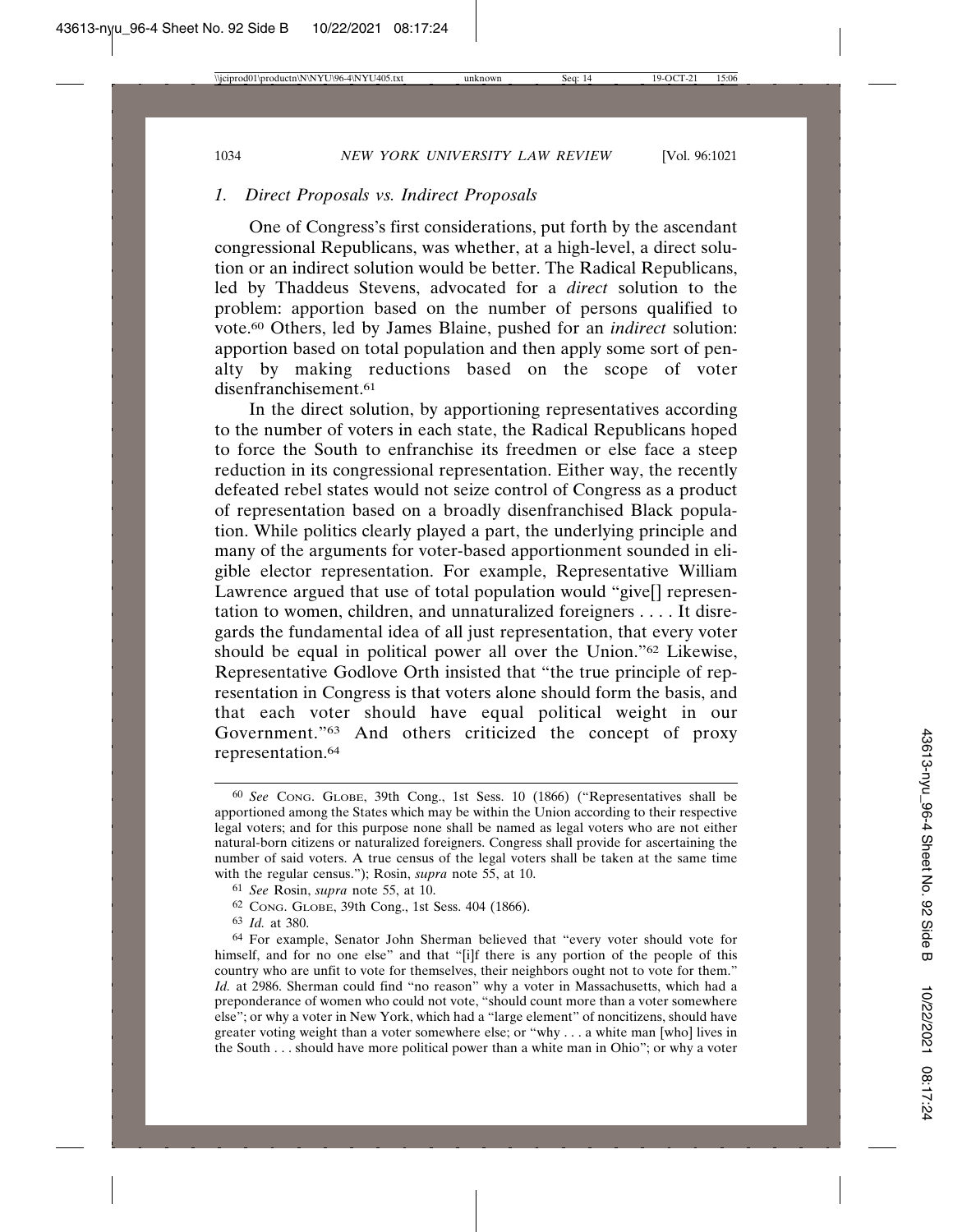On the other side, Representative James Blaine led the push against voter-based apportionment and offered a number of reasons for its rejection: (1) a theoretical argument, sounding in proxy representation, "that population is the true basis of representation for women, children, and other non-voting classes may have as vital an interest in the legislation of the country as those who actually deposit the ballot"; $65$  (2) a political argument that New England states, which had larger segments of noncitizens, women, and children than the Union as a whole, would never ratify a voter-based proposal; $66$  and  $(3)$ a pragmatic argument that states, in a "rash and reckless effort to procure an enlarged representation," would unduly expand the franchise.67 One final "evil[] that [would] follow from the suffrage basis," Blaine argued, is that if "you make suffrage the basis of distributing Representatives *among* the States, you inevitably, by logical sequence, make it the basis of distributing Representatives *within* the States."68 In other words, Blaine was worried that those excluded from a state's *interstate* apportionment basis (by which congressional seats are distributed among the states) would likewise be eliminated from its *intrastate* basis, (by which congressional districts are drawn

66 *See* CHARLES A. KROMKOWSKI, RECREATING THE AMERICAN REPUBLIC: RULES OF APPORTIONMENT, CONSTITUTIONAL CHANGE, AND AMERICAN POLITICAL DEVELOPMENT, 1700–1870, at 415 (2002) ("New Englanders observed that their region under a male voter basis would be disadvantaged because they possessed a higher ratio of women to men than the other northern states.").

in Ohio, which had a "greater proportion of voters . . . than they have in other States . . . should be deprived of political power." *Id.*

<sup>65</sup> *Id.* at 141 (statement of Rep. James G. Blaine); *see also id.* at 705 (statement of Sen. William P. Fessenden) (articulating the view of the Committee on Reconstruction that "[t]he principle of the Constitution, [regarding] representation, is that it shall be founded on population; that the people who are voters . . . are not the whole people of a State; and . . . the representatives . . . do not consider themselves as representing males over twentyone years of age alone, but as representing all"); *id.* at 2944 (statement of Sen. George F. Edmunds) ("The fathers who founded this Government acted upon the idea . . . that the representation, as a principle, in general was to be based upon population, independent of the franchise, independent of citizenship . . . ."); *id.* at 2962 (statement of Sen. Luke P. Poland) ("The theory is that the fathers, husbands, brothers, and sons to whom the right of suffrage is given will in its exercise be as watchful of the rights and interests of their wives, sisters, and children who do not vote as of their own."); Evenwel v. Abbott, 136 S. Ct. 1120, 1124 (2016) ("Much of the opposition [to voter-based apportionment] was grounded in the principle of representational equality.").

<sup>67</sup> CONG. GLOBE, 39th Cong., 1st Sess. 141 (statement of Rep. James G. Blaine) (1866); *see also id.* (stating that voter-based apportionment would induce "an unseemly scramble . . . to increase by every means the number of voters"). As Wisconsin Republican Ithamar Sloan observed, however, this argument would not apply if Congress were apportioned not on the basis of all voters but only on the basis of adult-male-citizen voters. *See id.* at 378. That such proposals were also rejected suggests that the pragmatic arguments against voter-based apportionment were less important than the theoretical and political ones.

<sup>68</sup> *Id.* at 377.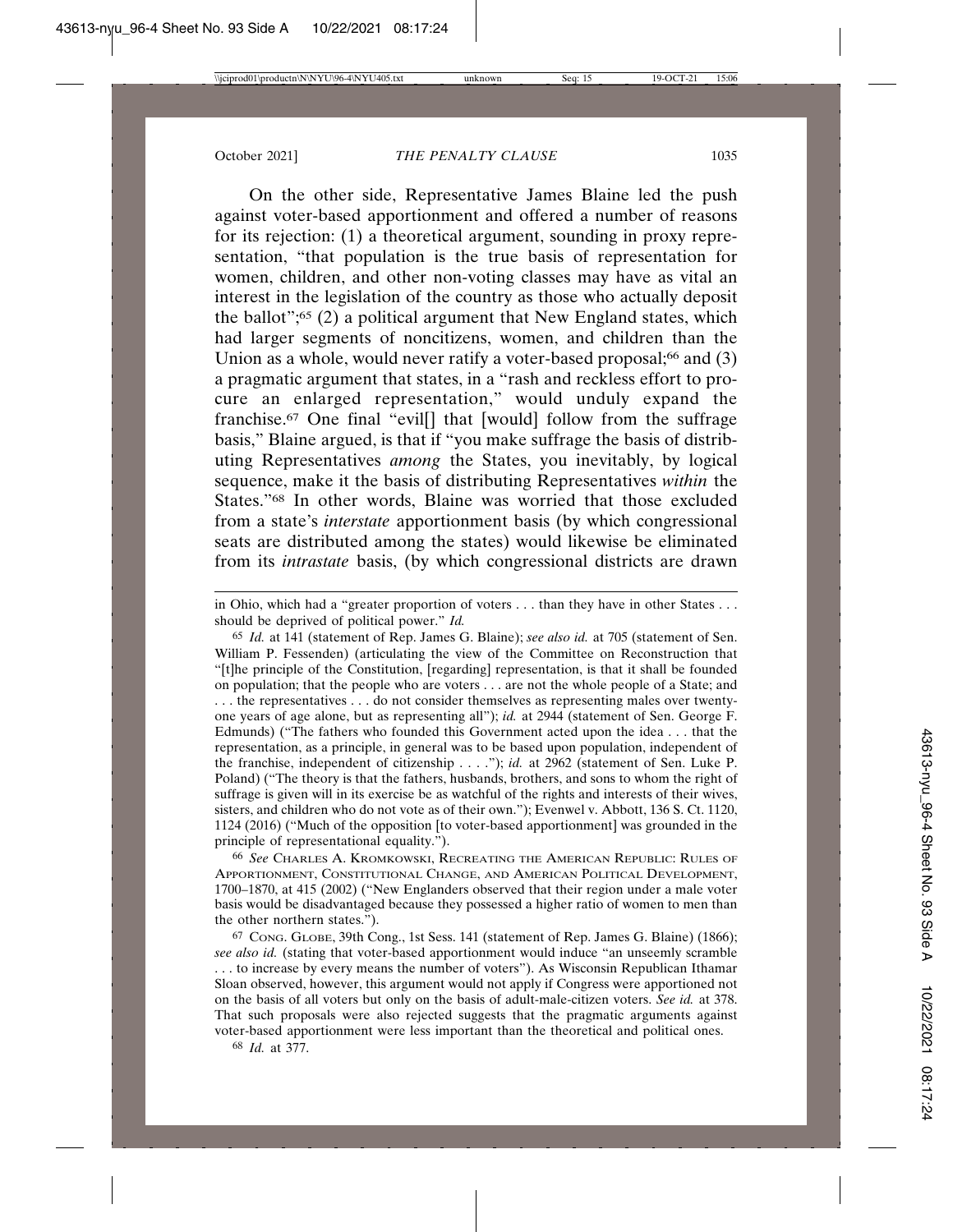within the states). Just as states with fewer voters would cede power to states with more voters, so a city with "a deficiency of males over twenty-one years of age would . . . lose its proper weight and power," ceding representation to other cities in that state with more voters.69

Ultimately, Congress rejected the direct approach and opted for the indirect approach, "which retained total population as the congressional apportionment base"70 and penalized states that engaged in certain forms of voter disenfranchisement. Whatever other reasons Congress might have had, as the *Evenwel* majority observed, "it remains beyond doubt that the principle of representational equality figured prominently in the decision to count people, whether or not they qualify as voters."71

#### *2. Race-Based Proposals vs. Proportional Proposals*

After deciding on an indirect approach, an important issue remained unsolved: How would the penalty operate? Over the course of the debates, Congress considered two kinds of indirect penalties: race-based proposals and proportional proposals.72

Congress considered a variety of race-based proposals. One emblematic proposal, crafted by the Joint Committee on Reconstruction and presented to the House by Representative Thaddeus Stevens on January 22, 1866, provided, "whenever the elective franchise shall be denied or abridged in any State on account of race or color, all persons of such race or color shall be excluded from the basis of representation."73

Three features of this proposal are noteworthy. First, it would only impose a penalty on states that disenfranchised people "on account of race, creed or color," and would not reach race-neutral restrictions of the franchise.74 Second, the proposal would exclude *all* members of a racial group when even a single member was wrongfully disenfranchised.75 Finally, the proposal would seemingly incorporate (a version of) the Elimination Interpretation: It would "exclude" the

<sup>69</sup> *Id.*

<sup>70</sup> *Evenwel*, 136 S. Ct. at 1128.

<sup>71</sup> *Id.* at 1129.

 $72$  As with our discussion of the debate over the apportionment bases, we are mostly glossing over variations on these themes. Readers interested in an exhaustive retelling of the debates will find just that in Rosin, *supra* note 55.

<sup>73</sup> CONG. GLOBE, 39th Cong., 1st Sess. 351 (1866).

<sup>74</sup> *See, e.g.*, *id.* at 376 (statement of Rep. Thaddeus Stevens) ("All I can say is that if the law applies impartially to all, then no matter whether it cuts out white or black.").

<sup>75</sup> To illustrate, suppose a state has a population of 1,000,000 people, 250,000 of them Black, and suppose that 50,000 of the Black people are disenfranchised on account of their race. Under a race-based penalty, the state would lose *all* 250,000 Black people from its apportionment—even though it only disenfranchised 50,000 of them. In fact, the state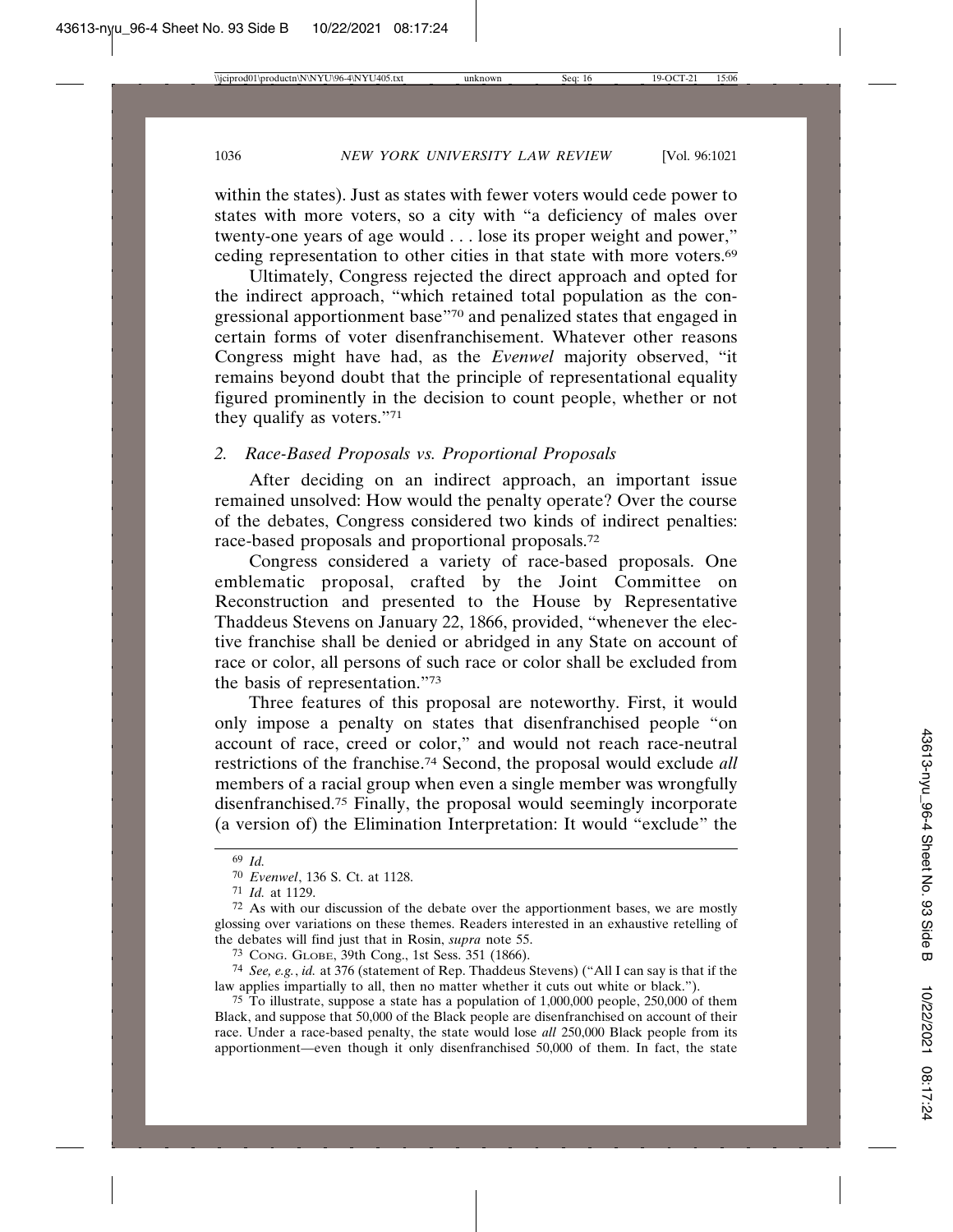wrongfully disenfranchised, along with all other persons of their race, creed, or color, from the state's basis of representation. As Representative Stevens explained, no one would be "authorized to represent" that state's Black population in Congress.76

A number of objections were made to the race-based proposal. One set of objections concerned the proposal's administrability. Pennsylvania Republican John Broomall warned that "there is a great deal of indefiniteness in both these terms 'race' and 'color' . . . the term 'color' is nowhere defined in the Constitution or the law."77 And, as a number of representatives suggested, states could avoid the penalty by enacting facially neutral restrictions on the right to vote, such as literacy tests,78 property qualifications,79 or tests that purported to measure intelligence,<sup>80</sup> that would just as effectively disenfranchise Black people.

Another widely shared concern was that the proposal would tacitly permit what many took the Republican Guarantee Clause<sup>81</sup> to forbid: the disenfranchisement of an entire racial group.82 Petitioning the Senate to reject the proposal, Frederick Douglass asked that the Congress "favor no amendment of the Constitution of the United States which will grant or allow any one or all of the States of this Union to disfranchise any class of citizens on the ground of race or color."83

But most relevant here is another line of objection: that the racebased Penalty Clause would strip Black people in the South of their congressional representation. Opponents argued that those who go uncounted in the apportionment basis do not receive congressional representation, pointing to a (now-inoperative)<sup>84</sup> provision of the

- 80 *Id.* at 385 (statement of Rep. Jehu Baker).
- 81 U.S. CONST. art. IV, § 4.

82 *See, e.g.*, CONG. GLOBE, 39th Cong., 1st Sess. 406 (1866) (statement of Rep. Thomas D. Eliot); *id.* app. at 298 (speech of Rep. Robert C. Schenck). The typical response was that the Penalty Clause no more sanctioned disenfranchisement than the death penalty sanctioned murder. *See, e.g.*, *id.* at 432 (statement of Rep. John A. Bingham).

83 *See id.* at 1282 (statement of Sen. Charles Sumner) (quoting a petition from Frederick Douglass and others).

84 The exclusion of "Indians not taxed" has been inoperative ever since Indigenous persons first were subject to federal income tax laws around eighty years ago. *See* Superintendent of Five Civilized Tribes v. Comm'r, 295 U.S. 418 (1935). Starting with the 1900 census, Indigenous persons have been counted towards the total population in each state. *Censuses of American Indians*, U.S. CENSUS BUREAU (June 30, 2021), https://

would lose all 250,000 Black people from its apportionment if it disenfranchised even a single Black man on account of his race.

<sup>76</sup> CONG. GLOBE, 39th Cong., 1st Sess. 351 (1866).

<sup>77</sup> *Id.* at 433 (statement of Rep. John M. Broomall).

<sup>78</sup> *See id.* at 380 (statement of Rep. Godlove S. Orth).

<sup>79</sup> *Id.* at 409 (statement of Rep. Henry P. H. Bromwell).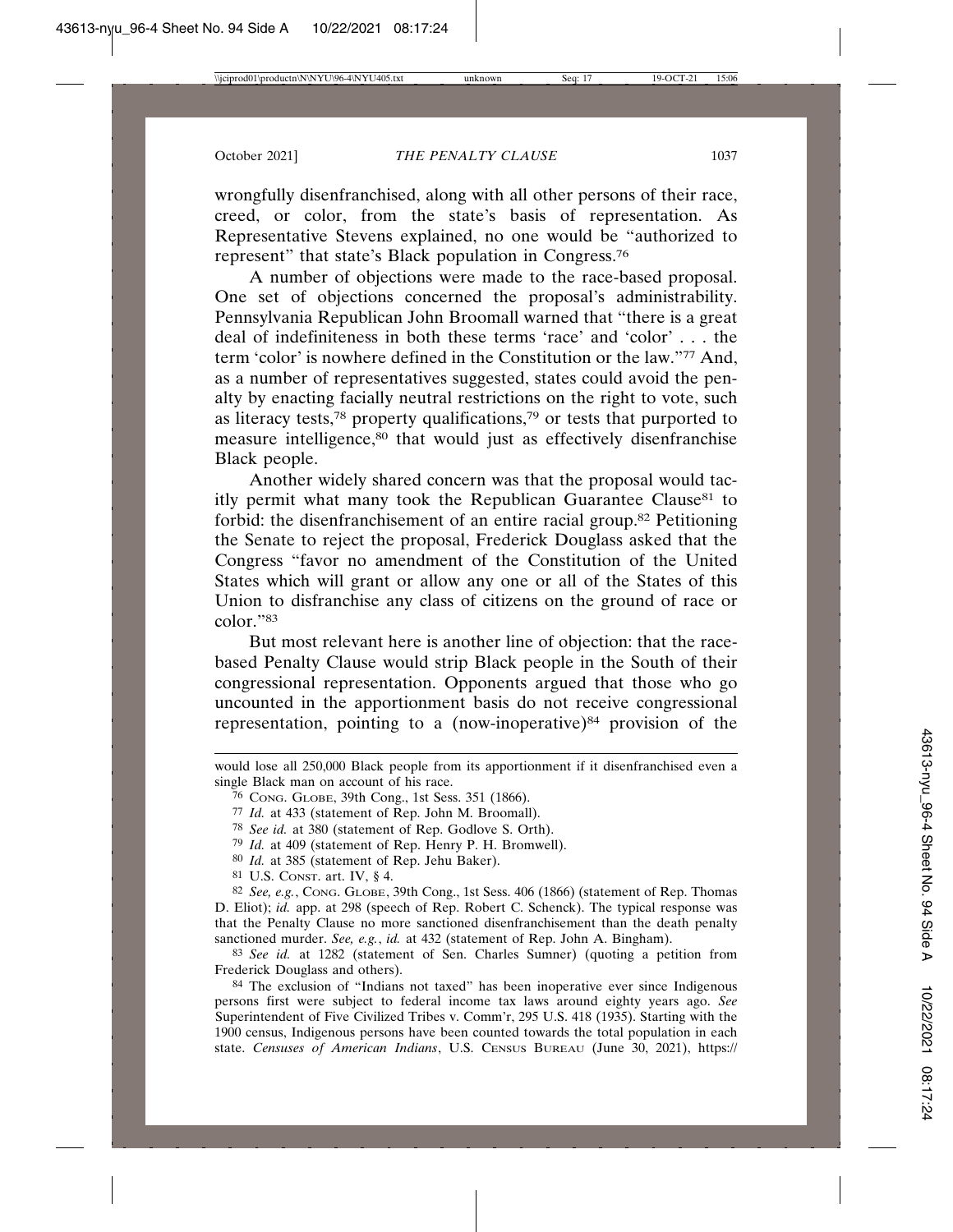Constitution that expressly "exclude[s] Indians not taxed" from a state's apportionment basis.<sup>85</sup> This provision was not intended to "penalize" states with large Indigenous populations but instead, as Representative John Bingham put it, reflected the fact that they "are tribal [and] are not part of the body-politic of the United States until they are subject to taxation."86

A number of representatives thought the race-based proposal would effectively treat the wrongfully disenfranchised as "Indians not taxed" by denying them congressional representation. Senator Henry S. Lane made the analogy most clearly when he explained that the race-based proposal would "cast[] out of the account Indians not taxed and all those that shall be excluded in any State on account of race or color."87 Senator Charles Sumner likewise protested that the race-based proposal would "exclude citizens counted by the million from the body-politic and practice the tyranny of taxation without representation."88 To remedy this injustice, Sumner introduced an amendment to the race-based proposal that would have exempted all excluded persons from taxation of all kinds.<sup>89</sup> After this proposed amendment was rejected, Sumner voted against the race-based proposal.90

Along similar lines, concerns were raised during the debates over the sort of perverse incentives that the proposal would generate. Representative Blaine made the same argument against the racebased proposal that he did against the voter-based apportionments: Excluding the Black population from the apportionment basis would do more harm than good. Rather than protect these communities, the

87 CONG. GLOBE, 39th Cong., 1st Sess. 740 (1866); *see also id.* at 404 (statement of Rep. William Lawrence) (explaining that while voter-based apportionment "makes citizens who are adult male voters the basis of representation," the race-based proposal counts "the whole population except Indians not taxed, and persons of that race or color which may not enjoy equal or impartial suffrage").

89 *See id.* at 811, 1288.

90 Sumner also objected on the ground that it would "petrify[] in the Constitution the wretched pretension of a white man's Government." *Id.* at 1228. The Constitution should not be marred with mention of slavery or race, Sumner insisted.

www.census.gov/history/www/genealogy/decennial\_census\_records/censuses\_of\_american\_ indians.html. We address this exclusion more below.

<sup>85</sup> U.S. CONST. art. 1, § 2, cl. 3.

<sup>86</sup> CONG. GLOBE, 39th Cong., 1st Sess. 431 (1866); *see also* Gregory Ablavsky, *Beyond the Indian Commerce Clause*, 124 YALE L.J. 1012, 1058 (2015) (stating that the exclusion of "Indians not taxed" "arguably reflected a conscious choice to place Natives outside the body politic"); Rebecca Tsosie, *The Politics of Inclusion: Indigenous Peoples and U.S. Citizenship*, 63 UCLA L. REV. 1692 (2016) (describing a variety of historical frameworks of citizenship for Indigenous peoples and noting the tension between U.S. citizenship and Indigenous self-determination).

<sup>88</sup> *Id.* at 1228.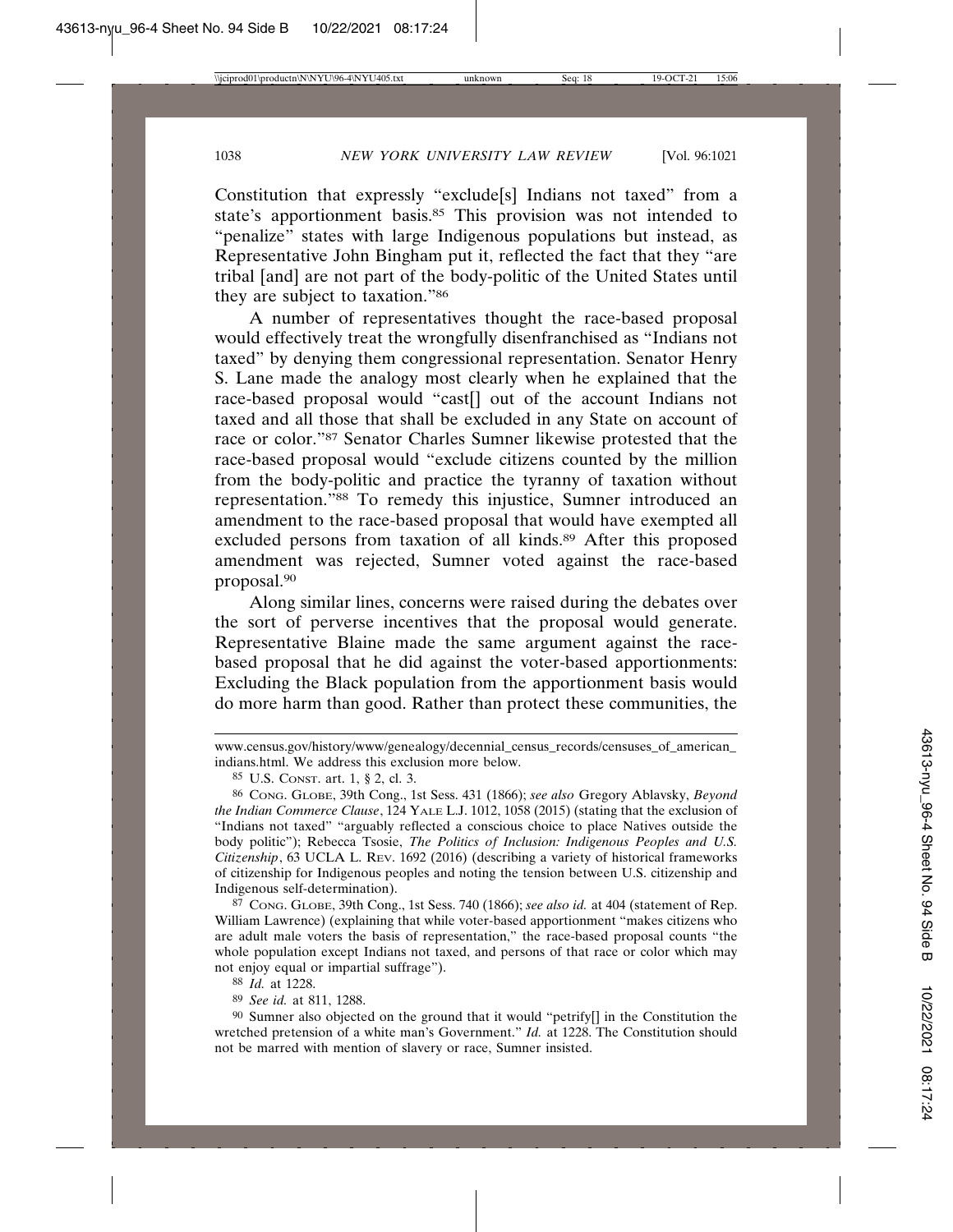race-based proposal would "have precisely the opposite effect in the South, namely: if you cut off the blacks from being enumerated in the basis of representation in the southern States the white population of those States will immediately distribute Representatives within their own territory on the basis of white population."91 In other words, the race-based proposal would actually result in Black communities receiving a smaller share of the penalized state's already diminished representation.

Debates over the use of a race-based penalty lasted in the House from January 22 to January 31, 1866, when it passed largely along party lines.<sup>92</sup> But the proposal foundered in the Senate, where an unusual coalition of conservatives (who thought the proposal unfair to southern states) and Radical Republicans (who thought the proposal unfair to freedmen) voted against the proposal.<sup>93</sup> As a result, it received only twenty-five of forty-seven votes cast, seven short of the two-thirds needed for ratification.<sup>94</sup>

Congress also considered a few proportional proposals. One early version, offered by Representative John Broomall on January 25, 1866, provided: "Whenever the elective franchise shall be denied by the constitution or laws of any State to any proportion of its male citizens over the age of twenty-one years the same proportion of its population shall be excluded from its basis of representation."95 On March 12, just a few days after the race-based proposal faltered in the Senate, Senator James Grimes offered a proportional proposal:

Representatives shall be apportioned among the several States which may be included within this Union according to their respective numbers, counting the whole number of persons in each State, excluding Indians not taxed; but whenever in any State the elective franchise shall be denied to any portion of its male citizens above the age of twenty-one years, except for crime or disloyalty, the basis of representation of such State shall be reduced in the proportion which the number of male citizens so excluded shall bear to the whole number of male citizens over twenty-one years of age.<sup>96</sup>

This proportional proposal differed from the rejected race-based proposal in a number of key respects. First, the proportional proposal is a results-based test: Any denial or abridgement of the right to vote

<sup>91</sup> *Id.* at 377.

<sup>92</sup> Rosin, *supra* note 55, at 13, 20–21.

<sup>93</sup> *See* Richard M. Re & Christopher M. Re, *Voting and Vice: Criminal Disenfranchisement and the Reconstruction Amendments*, 121 YALE L.J. 1584, 1606 (2012) (describing how the coalition formed).

<sup>94</sup> Rosin, *supra* note 55, at 27 (citing CONG. GLOBE, 39th Cong., 1st Sess. 1289 (1866)).

<sup>95</sup> CONG. GLOBE, 39th Cong., 1st Sess. 433 (1866).

<sup>96</sup> *Id.* at 1320.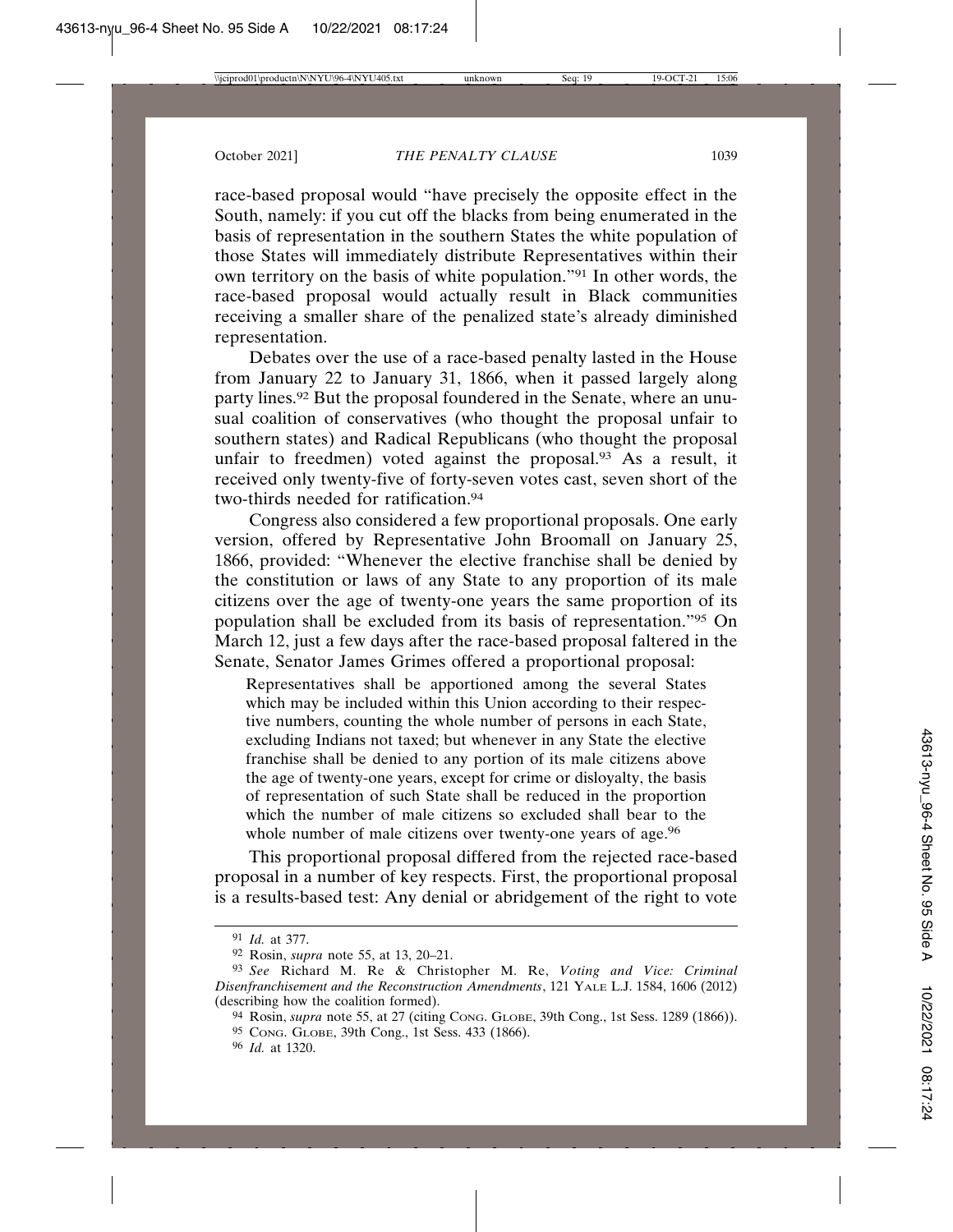would trigger the penalty, regardless of the state's motive.<sup>97</sup> Second, rather than exclude an entire racial or ethnic group from a state's apportionment count when even a single member was wrongfully disenfranchised, the proposal would operate proportionally. Finally, while both proposals would lower a state's apportionment basis and thereby possibly reduce its congressional representation, they operated in different ways: The race-based proposals would "exclude" a group of persons from the state's basis of representation, whereas Grimes's proportional proposal would "reduce" the state's basis of representation, imposing a penalty on the entire state rather than on some subset of the population.<sup>98</sup> In other words, the proportional proposal rejected the Elimination Interpretation.

This last point is important. Under the proportional proposal, a state's apportionment basis would be reduced neither *directly* by the number of disenfranchised adult male citizens nor by an entire racial or ethnic group, but by the *proportion* of disenfranchised adult male citizens to all adult male citizens in the state. A brief example may help clarify this distinction. Suppose a state has a population of 1,000,000 people. Suppose 400,000 are Black, 250,000 are adult male citizens, and 50,000 are wrongfully disenfranchised because they are Black. Under a direct penalty (as contemplated by an Elimination Interpretation), the state would simply lose the 50,000 disenfranchised adult male citizens from its apportionment base, leaving the remaining  $950,000$   $(1,000,000 - 50,000)$  persons counted for the purposes of congressional apportionment. Under the race-based proposal, because the disenfranchised were disenfranchised on account of their race, the state would lose its entire Black population—400,000—from its

<sup>&</sup>lt;sup>97</sup> The one caveat here is that states were not penalized for disenfranchising adult male citizens "*for* crime or disloyalty." *Id.* (emphasis added). This provision implicates legislative intent. If a state were to disenfranchise a Black felon, for example, the Penalty Clause would require Congress to discern whether the voter was disenfranchised because of his race or because of his felony conviction. Only the former would trigger the penalty. *Cf.* Hunter v. Underwood, 471 U.S. 222, 224, 233 (1985) (striking down Alabama's felony disenfranchisement provision, notwithstanding the Penalty Clause, because the provision was "intentionally adopted to disenfranchise blacks on account of their race" and "has had the intended effect").

<sup>98</sup> In fact, although Grimes claimed that he had simply taken his proposal from an earlier "proposition submitted by [Representative Broomall] in the House of Representatives," CONG. GLOBE, 39th Cong., 1st Sess. 1321 (1866), Broomall's proposal, like earlier race-based proposals, *see supra* notes 73–76 and accompanying text, used the term "exclude" rather than "reduce." *See supra* note 95 and accompanying text. Grimes did not call attention to this terminological shift when he introduced his proposal to the Senate. *See* CONG. GLOBE, 39th Cong., 1st Sess. 1320–21 (1866).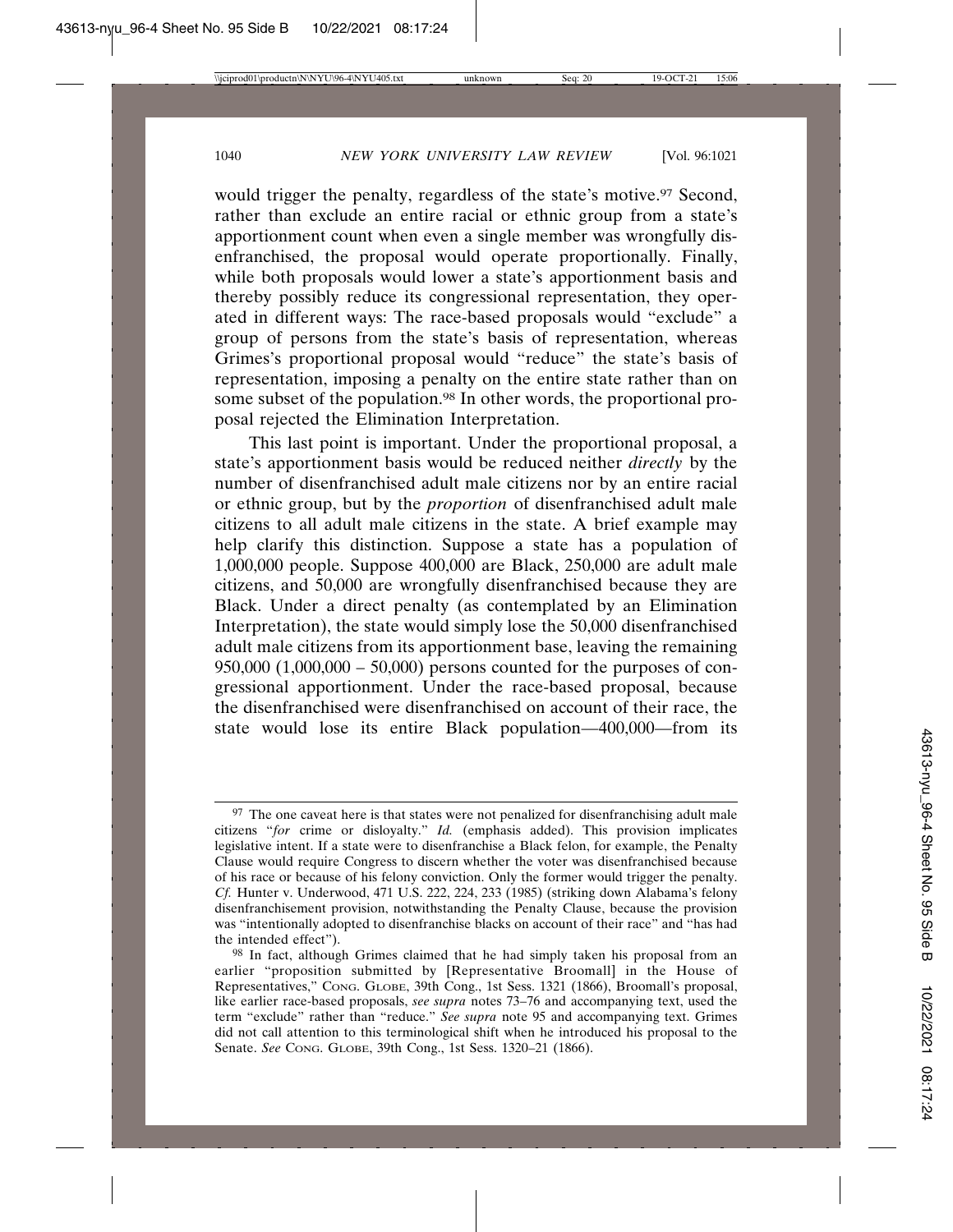apportionment base, leaving the remaining  $600,000$   $(1,000,000$  – 400,000) persons counted for the purposes of congressional apportionment.

But that is *not* what the proportional proposal calls for. Instead, it calls for a *proportional* twenty percent reduction of the state's congressional representation because the state has disenfranchised twenty percent  $(50,000 / 250,000)$  of its adult male citizen population that is otherwise eligible to vote. The state would have a basis of 800,000  $(1,000,000 - (1,000,000 * .20))$  for the purposes of congressional apportionment. Even though the state "only" wrongfully disenfranchised 50,000 people, the clause would subtract four times that number—200,000—from its apportionment basis.

TABLE 1. EXAMPLES OF DIFFERENT PROPOSED PENALTIES

| <b>Proposal</b> | <b>Total Population</b> | Wrongful<br><b>Disenfranchisement</b> | <b>Penalty</b> | <b>Apportionment</b><br><b>Basis</b> |
|-----------------|-------------------------|---------------------------------------|----------------|--------------------------------------|
| Direct          | 1.000.000               | 50,000                                | 50,000         | 950,000                              |
| Race-Based      | 1.000.000               | 50,000                                | 400,000        | 600,000                              |
| Proportional    | 1,000,000               | 50,000                                | 200,000        | 800,000                              |

Sumner—an outspoken opponent of the race-based proposal immediately expressed his support for the proportional proposal.99 He explained that the proportional proposal is not open "to any evasions"; and that "it contains no words which can imply any recognition of inequality of rights" or "which can imply any recognition of the right of a State to disfranchise on account of color or race."100 While Sumner did not expressly address his earlier concerns that the penalty would give rise to taxation without representation, he broadly concluded that the proportional proposal "seems to meet the objections which were adduced against the [racebased proposal]."101

But not everyone appreciated the distinction between the proportional and race-based proposals. On the final day of the Senate debate on the Fourteenth Amendment, June 8, 1866, Maryland Senator Reverdy Johnson delivered a speech "call[ing] the [Senate's] attention . . . to what will be the operation of [the Penalty Clause]."102 Johnson attempted to demonstrate to the Senate that the two proposals were identical, that while "the manner of ascertaining" the penalty "is changed in point of form . . . the result is the same."103 But

<sup>99</sup> CONG. GLOBE, 39th Cong., 1st Sess. 1321 (1866) (statement of Sen. Charles Sumner).

<sup>100</sup> *Id.*

<sup>101</sup> *Id.*

<sup>102</sup> *Id.* at 3028.

<sup>103</sup> *Id.*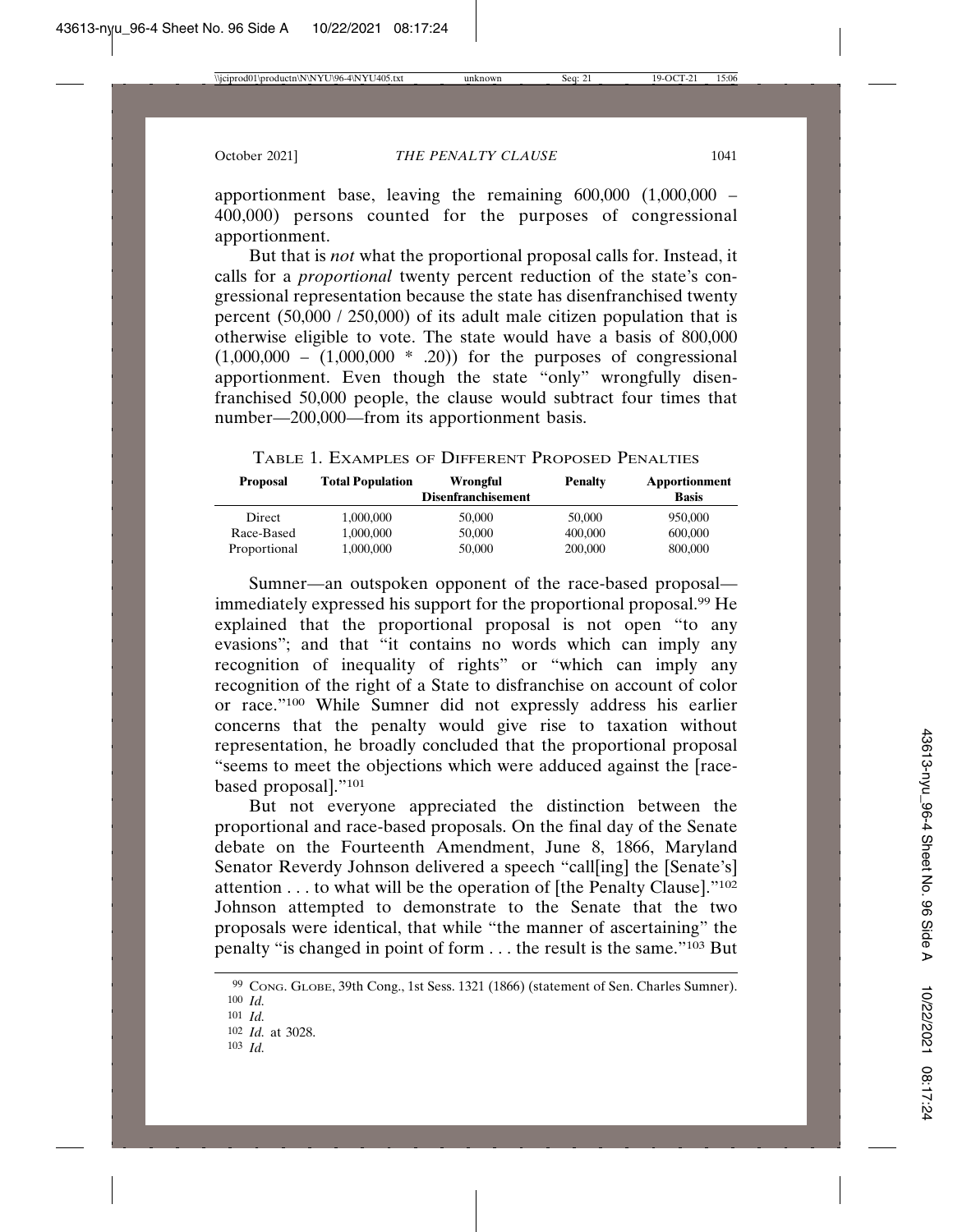Johnson's speech makes clear that he misunderstood the Penalty Clause and thought that a state's apportionment base under either proposal would be reduced by exactly the number of wrongfully disenfranchised voters.<sup>104</sup> Senator Johnson thus articulated the first version of the Elimination Interpretation.

After consideration of numerous options, Congress eventually adopted a version of the proportional proposal:

Representatives shall be apportioned among the several states according to their respective numbers, counting the whole number of persons in each state, excluding Indians not taxed. But when the right to vote at any election for the choice of electors for President and Vice President of the United States, Representatives in Congress, the executive and judicial officers of a state, or the members of the legislature thereof, is denied to any of the male inhabitants of such state, being twenty-one years of age, and citizens of the United States, or in any way abridged, except for participation in rebellion, or other crime, the basis of representation therein shall be reduced in the proportion which the number of such male citizens shall bear to the whole number of male citizens twenty-one years of age in such state.105

With Section 2 in its final form, the Senate approved the Fourteenth Amendment. And with hardly any discussion of the changes made to Section 2, the House approved the joint resolution calling for the submission of the Fourteenth Amendment to the states on June 13, 1866.106 After a long and contested process, the Fourteenth Amendment was finally ratified in July 1868.107

## *B. The Forty-Second Congress's Debates over the Enforcement of the Penalty Clause*

Further evidence of the Penalty Clause's operation can be found in the Forty-Second Congress's attempt to enforce the Clause in 1871–1872, during the "first apportionment under the fourteenth article of amendments to the Constitution of the United States."108 This congressional record has become a key source for understanding the Clause's design. Since "many of the framers of the Fourteenth . . . Amendment<sup>[]</sup> participated in [the apportionment], it is entitled to great weight in discerning section 2's meaning."109 And the debates

<sup>104</sup> *Id.* (concluding that if Maryland disenfranchised its 38,030 Black voters, its apportionment basis would be reduced by 38,030).

<sup>105</sup> U.S. CONST. amend. XIV, § 2.

<sup>106</sup> CONG. GLOBE, 39th Cong., 1st Sess. 3149 (1866).

<sup>107</sup> KROMKOWSKI, *supra* note 66, at 417.

<sup>108</sup> CONG. GLOBE, 42d Cong., 2d Sess. 64 (1871) (statement of Rep. Charles W. Willard).

<sup>109</sup> Chin, *supra* note 51, at 282.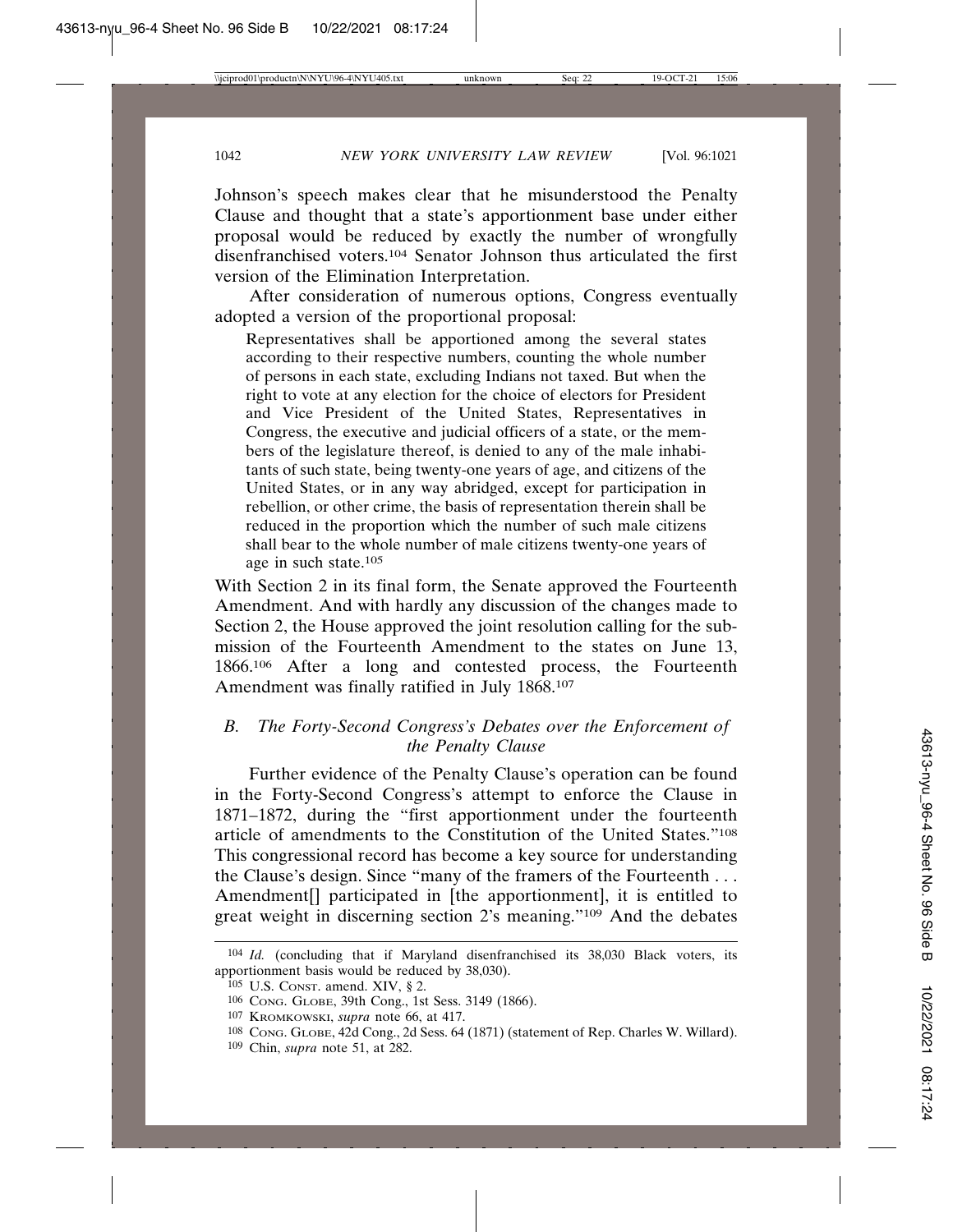make clear that the Penalty Clause calls for a proportional penalty that is derived from but ultimately different than the number of wrongfully disenfranchised persons.

During the Ninth Census, Congress recognized that absent data on the scope of disenfranchisement, it would be impossible to enforce the newly ratified Penalty Clause.110 But because the soon-to-be ratified Fifteenth Amendment would nullify much of the disenfranchisement that the Penalty Clause intended to penalize, Congress declined to amend the Census to collect information about disenfranchisement.111 Undeterred by the legislative inaction, however, the Secretary of the Interior independently directed the census enumerators to count both the number of adult male citizens and the number of such citizens who were disenfranchised.112

But the census data on disenfranchisement were deemed "utterly inaccurate,"113 largely because the returns showed little disenfranchisement across the country and, preposterously, almost none in the South, which systematically disenfranchised Black people.114 Indeed, "in all Southern States, except Texas, the number of adult male citizens who were disfranchised amounted to less than 0.5 per cent."115 The only state with sizable recorded disenfranchisement was Rhode Island, at 6.4%, which was attributed to "that state's requirement that electors possess at least 134 dollars-worth of realty."116 Given these unreliable and "trifling" numbers, some representatives, under the (mistaken) belief that the penalty would not result in the

113 Zuckerman, *supra* note 55, at 112 (quoting CONG. GLOBE, 42d Cong., 2d Sess. 79 (1871) (statement of Rep. Ulysses Mercur)). Even the Secretary himself was "disposed to give but little credit to the returns made by assistant marshals in regard to the denial or abridgment of suffrage." CONG. GLOBE, 42d Cong., 2d Sess. 66 (1871) (letter from Sec'y Columbus Delano).

114 Chin, *supra* note 51, at 259; *see also id.* at 259 n.3 (collecting sources).

115 Zuckerman, *supra* note 55, at 112.

116 *Id.* at 111–12; *see also* CONG. GLOBE, 42d Cong., 2d Sess. 82 (1871) (statement of Rep. Samuel S. Cox).

<sup>110</sup> *See, e.g.*, H.R. REP. NO. 41-3, at 52 (1870) (report prepared by Rep. James A. Garfield) ("The census is our only constitutional means of determining the political representative population.").

<sup>111</sup> *See* Zuckerman, *supra* note 55, at 110.

<sup>112</sup> *Id.* To be sure, the Census did not ask for the citizenship information of all inhabitants—only adult males over the age of twenty-one. For a review of the limited contexts in which the Census has asked about citizenship status, see Thomas P. Wolf  $\&$ Brianna Cea, *A Critical History of the United States Census and Citizenship Questions*, 108 GEO. L.J. ONLINE 1 (2019). Thus, to enforce the Penalty Clause, the Census Bureau would not need to ask a citizenship question on the short-form questionnaire that goes to everyone—it would only need to ask it of vote-eligible populations. Moreover, the citizenship information on the Census Bureau's American Community Survey, which is used for Voting Rights Act enforcement, may be sufficient for giving the Penalty Clause effect.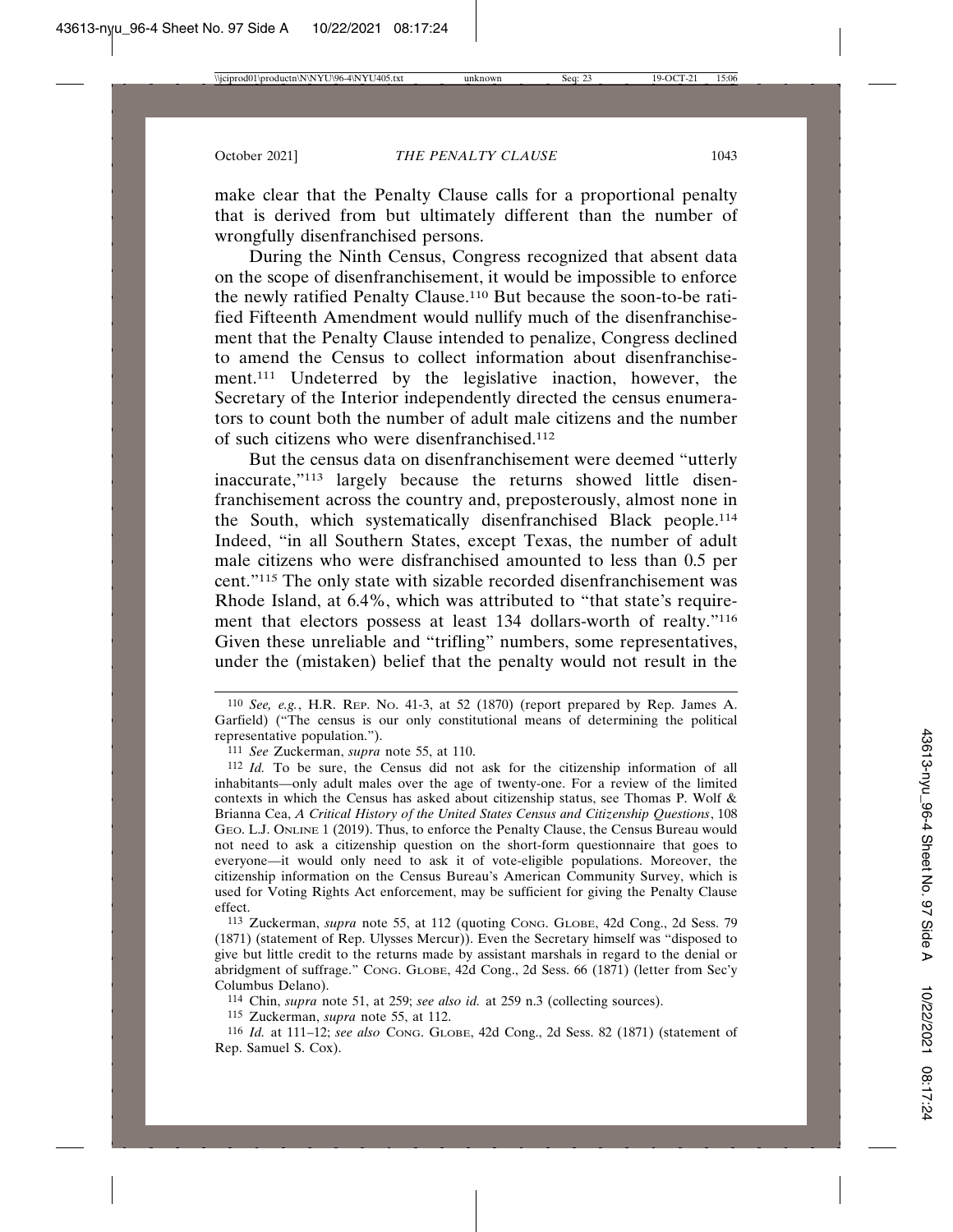reduction of any seats, advocated to ignore the Penalty Clause and to simply apportion on the basis of total population.<sup>117</sup>

But James Garfield, then a Congressman and chair of the Committee on the Census, insisted that Congress "obey the [F]ourteenth [A]mendment" and "take the results as they come and make them the basis of apportionment of representation."<sup>118</sup> To that end, Garfield presented a table "received from the Census Bureau," in which "the reductions have been made from the total population of each state, according to the proportion of their disenfranchised persons."119 This table, which we reproduce in the Appendix, provides clear evidence of how the Forty-Second Congress understood and sought to operationalize the Penalty Clause.

Rhode Island is a good illustration. The Ninth Census counted 217,353 total inhabitants in the state, including 43,996 adult male citizens over the age of twenty-one, and 2,835 such citizens who were wrongfully disenfranchised.120 After applying the penalty, Garfield's table reduced Rhode Island's apportionment basis from 217,353 to 203,347—a reduction of 14,006. While the Census Bureau did not show its work, the arithmetic is straightforward. Rhode Island disenfranchised 6.4% of its adult male citizens over the age of twenty-one (2,835 / 43,996), so the Penalty Clause called for a 6.4% reduction of the state's congressional representation (14,006 / 217,353), leading to an apportionment basis of  $203,347$  (217,343 – 14,006). Evidently, the Penalty Clause would not simply subtract the wrongfully disenfranchised from the state's apportionment base. Even though Rhode Island wrongfully disenfranchised "only" 2,835 people, its apportionment base would have been reduced by nearly five times that number. The same is true for every other state on the table.

Congress ultimately opted to "ignore [these] results in providing for the basis of apportionment," and the Penalty Clause has gathered dust ever since.121 Nevertheless, the Forty-Second Congress's clear illustration of the Penalty Clause's function, along with the Clause's text and legislative history, contain a couple of valuable lessons about Section 2's theory of representation.

<sup>117</sup> *See, e.g.*, CONG. GLOBE, 42d Cong., 2d Sess. 82 (1871) (statement of Rep. Samuel S. Cox).

<sup>118</sup> *Id.* at 83.

<sup>119</sup> *Id.*

<sup>120</sup> *See id.*

<sup>121</sup> Zuckerman, *supra* note 55, at 116.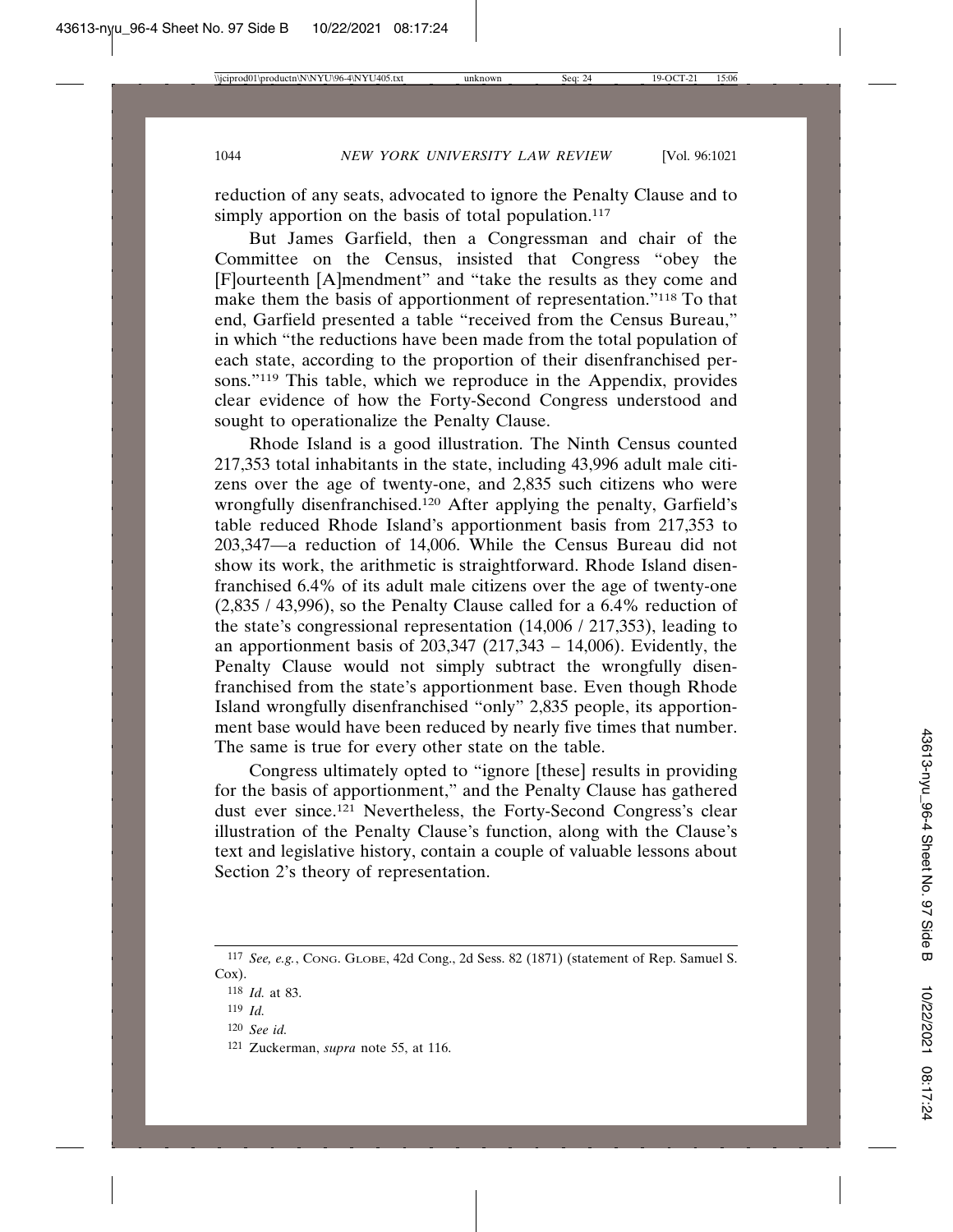#### III

## SECTION 2'S INTERNAL CONSISTENCY ON UNIVERSAL REPRESENTATION

To answer the question raised by Justice Alito, the Fourteenth Amendment ratification debates and the debates over enforcement of the Penalty Clause demonstrate that the text and history of the Clause affirm the theory of universal representation that the *Evenwel* majority derived from Section 2 of the Fourteenth Amendment. Drawing upon the Clause's history, this Part will explain how the Penalty Clause is consistent with that theory. As Section III.A will discuss, the Penalty Clause imposes a penalty on the entire state polity, equally diminishing the representation of every resident in the state, thus contemplating voters and nonvoters alike for purposes of representation. And, as Section III.B will discuss, the operation of the Penalty Clause does not advance the cause of elector representation because two states that disenfranchise the same number of voters may receive penalties of differing magnitude depending on the number of *nonvoters* in each state. Under Section 2, everyone counts when representation is meted out, and the Penalty Clause does nothing to complicate that principle.

## *A. The Penalty Clause's Inclusion of the Wrongfully Disenfranchised for Representation*

While the Penalty Clause certainly contemplates reducing representation, it does not tie any individual's or discernible group's representation to their ability to vote and, in theory, maintains congressional representation for all residents post-reduction. Indeed, the Thirty-Ninth Congress rejected versions of the Penalty Clause that would have by their own terms "excluded" a discrete group of persons from an offending state's apportionment basis. Instead, the framers of the Fourteenth Amendment adopted a version that "reduces" a state's basis of representation "in the proportion which the number of [wrongfully disenfranchised voters] shall bear to the whole number of [eligible voters] in such state."122

For example, consider a state that has a population of 1,000,000 people and 250,000 adult male citizens, 50,000 of whom are wrongfully disenfranchised. A wrongful disenfranchisement of 50,000 people would result in a 200,000 "person" reduction of the apportionment basis. If the Penalty Clause reduces the state's representation by "eliminating" discernible people or groups, and even if the 50,000

<sup>122</sup> U.S. CONST. amend. XIV, § 2.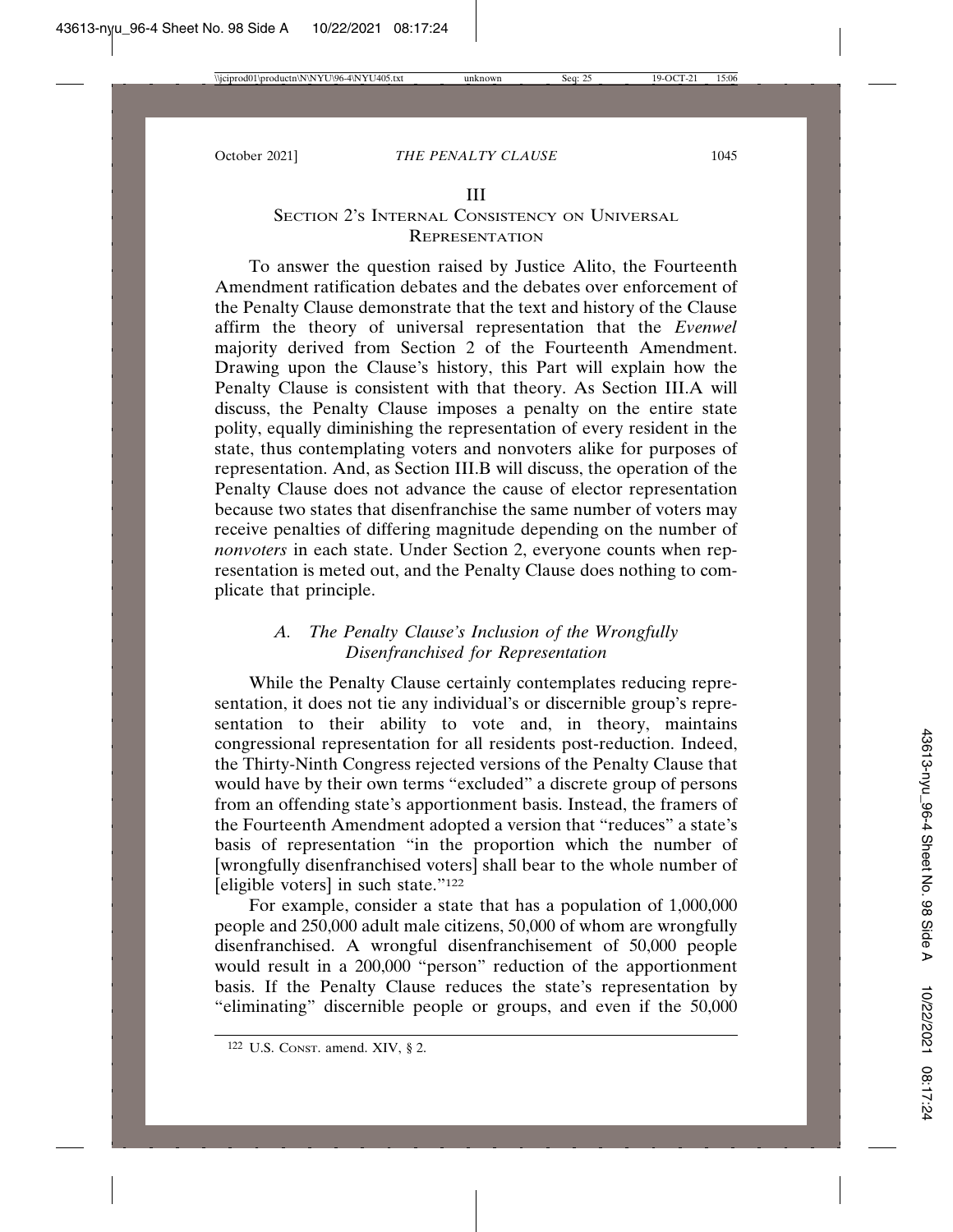wrongfully disenfranchised individuals could be deemed discernable, at least 150,000 "persons" would not be identifiable. That is because the penalty does not correspond one-to-one with any person or group of persons in the state. Instead, everyone counted under the Apportionment Clause would be penalized equally. In the given example, the representation awarded to each person in the state is reduced by twenty percent. Thus, every individual is still represented in Congress (in other words, universal representation values are preserved), but collectively, state residents have fewer representatives, and thus less overall representation.

By penalizing the state as a whole, the final version of the Penalty Clause avoided two key problems that doomed earlier efforts. First, unlike the race-based proposals, the final Penalty Clause does not subject the wrongfully disenfranchised to taxation without representation. As discussed above, this was of great concern during the congressional debates, especially for Senator Sumner, who withheld his support from the race-based proposal partly on the ground that it would have "practice[d] the tyranny of taxation without representation."<sup>123</sup> Only after Congress moved on to the proportional proposal did Senator Sumner come to support the Clause without insisting on tax exemptions for the wrongfully disenfranchised.

Of course, ensuring that the wrongfully disenfranchised receive proxy representation so they could be taxed in good conscience does not remedy the deprivation of the vote. As mentioned, proxy representation is no substitute for direct representation, particularly given the history of mass disenfranchisement as a tool of racial oppression.124

Nonetheless, the basic dignity of continuing to count not only ensures continued membership in a state's political community but also avoids the second problem associated with the race-based proposals: It prevents the wrongfully disenfranchised from shouldering a disproportionate burden of the state's representational penalty. As discussed, the race-based proposals were criticized on the ground that they would have resulted in the disenfranchised population being excluded not only from a penalized state's interstate apportionment basis but also from the intrastate redistricting basis.125 This would have allowed a state legislature to shunt much of the representational penalty onto the wrongfully disenfranchised when drawing district lines.

<sup>123</sup> CONG. GLOBE, 39th Cong., 1st Sess. 1228 (1866).

<sup>124</sup> *See supra* notes 36–37.

<sup>125</sup> *See supra* notes 84–91 and accompanying text.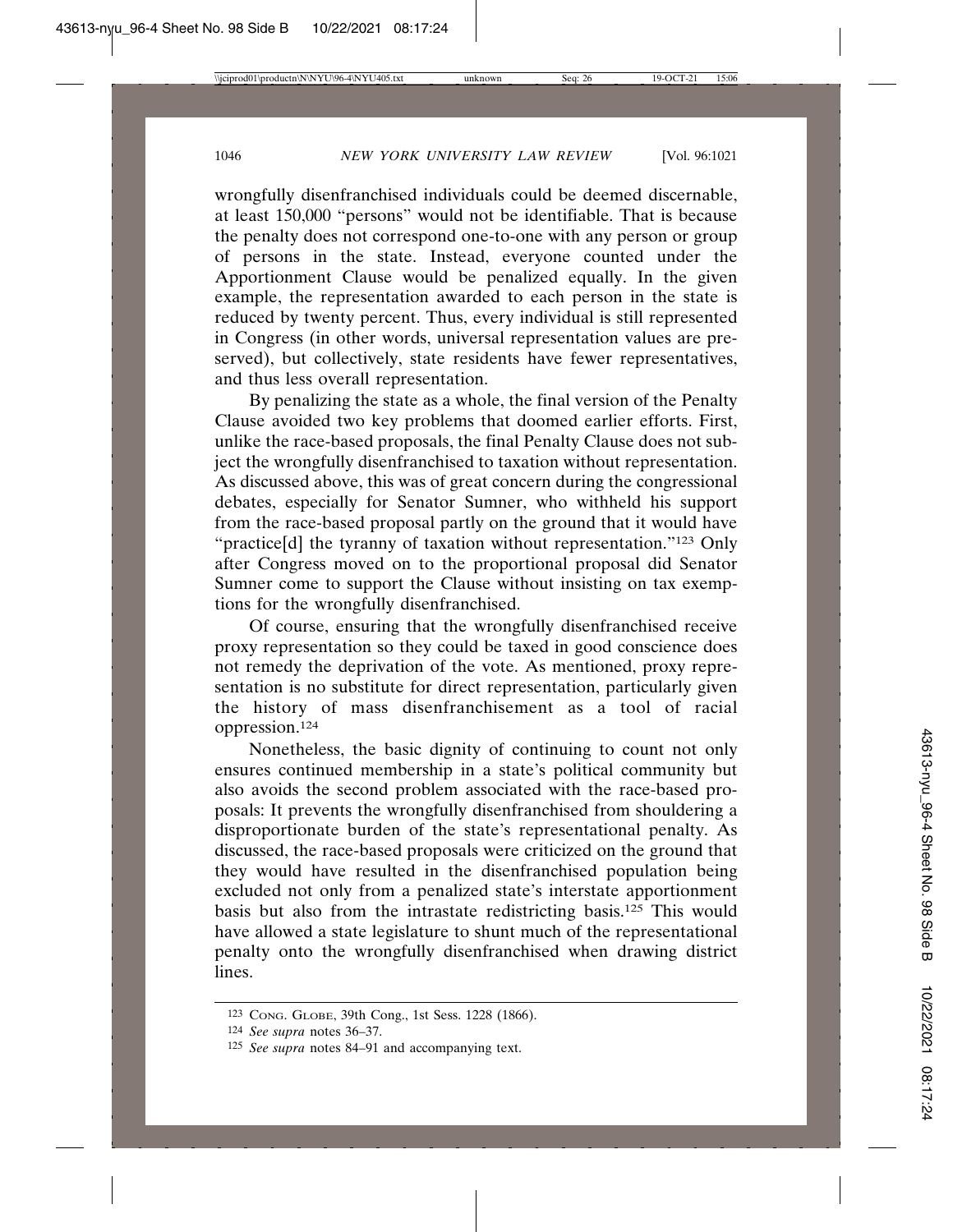Indeed, as Joseph Fishkin has argued, interstate apportionment and intrastate redistricting are interconnected.126 States awarded congressional seats on the basis of some population must draw congressional districts on that same basis.<sup>127</sup> For example, if a state earns an additional House seat on the basis of total population because of its fast-growing Latino population in one part of the state, it would undermine the premise of equal representation if that state could award that new seat "to areas hundreds of miles away, perhaps in other, whiter parts of the state with fewer children and noncitizens."128 This is precisely the sort of "distortionary windfall" that led the Supreme Court to hold that the objective in congressional districting is "equal representation for equal numbers of people."129

While the One Person, One Vote doctrine had not yet been articulated in the nineteenth century, such concerns over intrastate redistricting were salient during the debates over the Fourteenth Amendment. Notably, Representative Blaine worried that "if you cut off the blacks from being enumerated in the basis of representation in the southern States the white population of those States will immediately distribute Representatives within their own territory on the basis of white population."130 In other words, Blaine feared that whatever basis the Constitution used for interstate apportionment would also be used by state legislatures for intrastate redistricting. And these fears were not unfounded. In the mid-nineteenth century, some state constitutions expressly used the Constitution's apportionment basis—then, total population with the Three-Fifths Clause—as the basis for drawing and equalizing their congressional districts.131

Representative Blaine's fears go to the heart of the issue. Under a race-based proposal, a penalized state would be assigned congressional seats solely on the basis of its white population. Because a penalized state's Black population would not be counted for purposes of interstate apportionment, a legislature might conclude that it was entitled to exclude the Black population for purposes of intrastate redistricting and to draw districts exclusively on the basis of its white population. As a result, a race-based proposal may have resulted in

<sup>126</sup> Fishkin, *Virtual Representation*, *supra* note 15, at 1726.

<sup>127</sup> *Id.*; *see also* Kalson v. Paterson, 542 F.3d 281, 289 n.16 (2d Cir. 2008) ("The Court derived the principle of equally populous districts *within* a state from the Article I statement that congressional representation be apportioned *between* states based on the states' population.").

<sup>128</sup> Fishkin, *Virtual Representation*, *supra* note 15, at 1725–26.

<sup>129</sup> *Id.* at 1726 n.119; Mahan v. Howell, 410 U.S. 315, 322 (1973) (citing Wesberry v. Sanders, 376 U.S. 1, 7 (1964)).

<sup>130</sup> CONG. GLOBE, 39th Cong., 1st Sess. 377 (1866).

<sup>131</sup> *See, e.g.*, VA. CONST. of 1851, art. IV, §§ 13–14.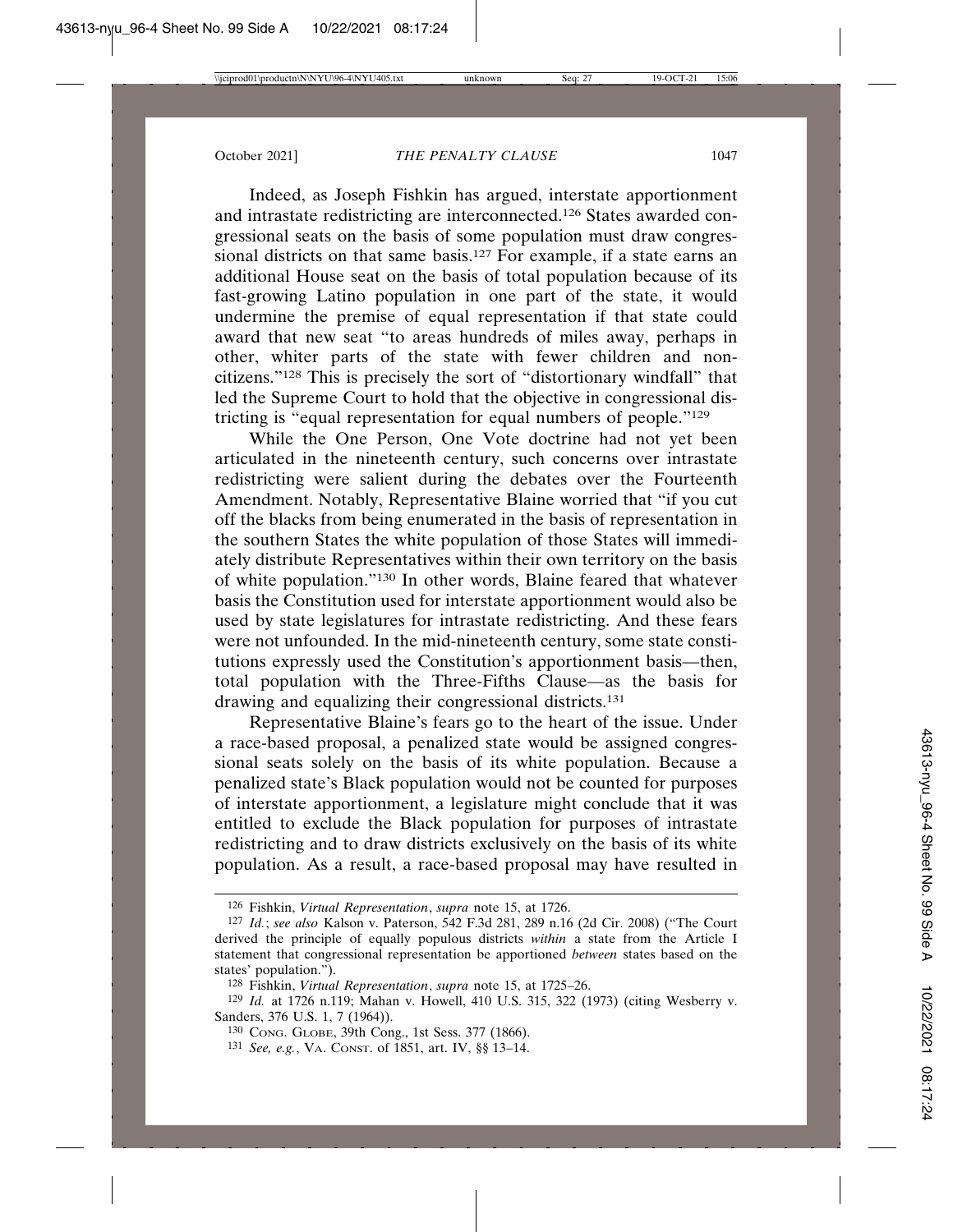little representational losses for white communities and complete erasure for Black ones, who could be divvied up arbitrarily among districts drawn according to the number of white persons. In other words, the wrongfully disenfranchised population would bear the brunt of the representational penalty. The Elimination Interpretation produces a feckless, even backward, Penalty Clause—one that harms the very groups it is designed to benefit.

The Penalty Clause avoids this problem. It provides that a penalized state received its congressional representation on the basis of its entire population, but each person—voters and nonvoters alike counts for less congressional representation. Because everyone counts for purposes of interstate apportionment, the state would have to continue drawing congressional districts based on its entire population, thereby equally reducing the quantum of representation afforded to each resident. If a penalized state loses one congressional seat, every person in the state will end up in larger congressional districts that is to say, everyone will suffer representational harm equally.132

## *B. The Number of Nonvoters Guides the Magnitude of Any Representational Penalty*

The Penalty Clause also bolsters the universal representation theory because it functions to treat voters as proxy representatives for nonvoters and therefore does not "weigh" voters equally across states. Thus, in practice, a state's ultimate deduction under the Penalty Clause is magnified by the number of nonvoters receiving proxy representation.

The  $1871$  apportionment<sup>133</sup> bears out this point. Under Representative Garfield's proposed application of the Penalty Clause, Minnesota had 75,274 adult male citizens among its total population of 439,706. That means that every eligible voter in the state, on average, represented by proxy 5.84 persons (439,706 / 75,274). Because Minnesota disenfranchised 117 of its adult male citizens, the Penalty Clause would have reduced its apportionment base by 683 ((117 / 75,274) \* 439,706). Nevada, meanwhile, had 18,652 adult male citizens among its total population of 42,491, meaning every voter rep-

<sup>132</sup> This representational harm would likely constitute a concrete injury-in-fact sufficient to confer Article III standing on every person in the state, regardless of whether they are eligible to vote. *See* New York v. U.S. Dep't of Com., 351 F. Supp. 3d 502, 607 n.49 (S.D.N.Y. 2019), *aff'd in part, rev'd in part, and remanded on other grounds*, 139 S. Ct. 2551 (2019) (holding that the loss of a congressional representative undermines "the representational rights of every individual of the community at large," regardless of whether they are eligible to vote).

<sup>133</sup> *See infra* Appendix.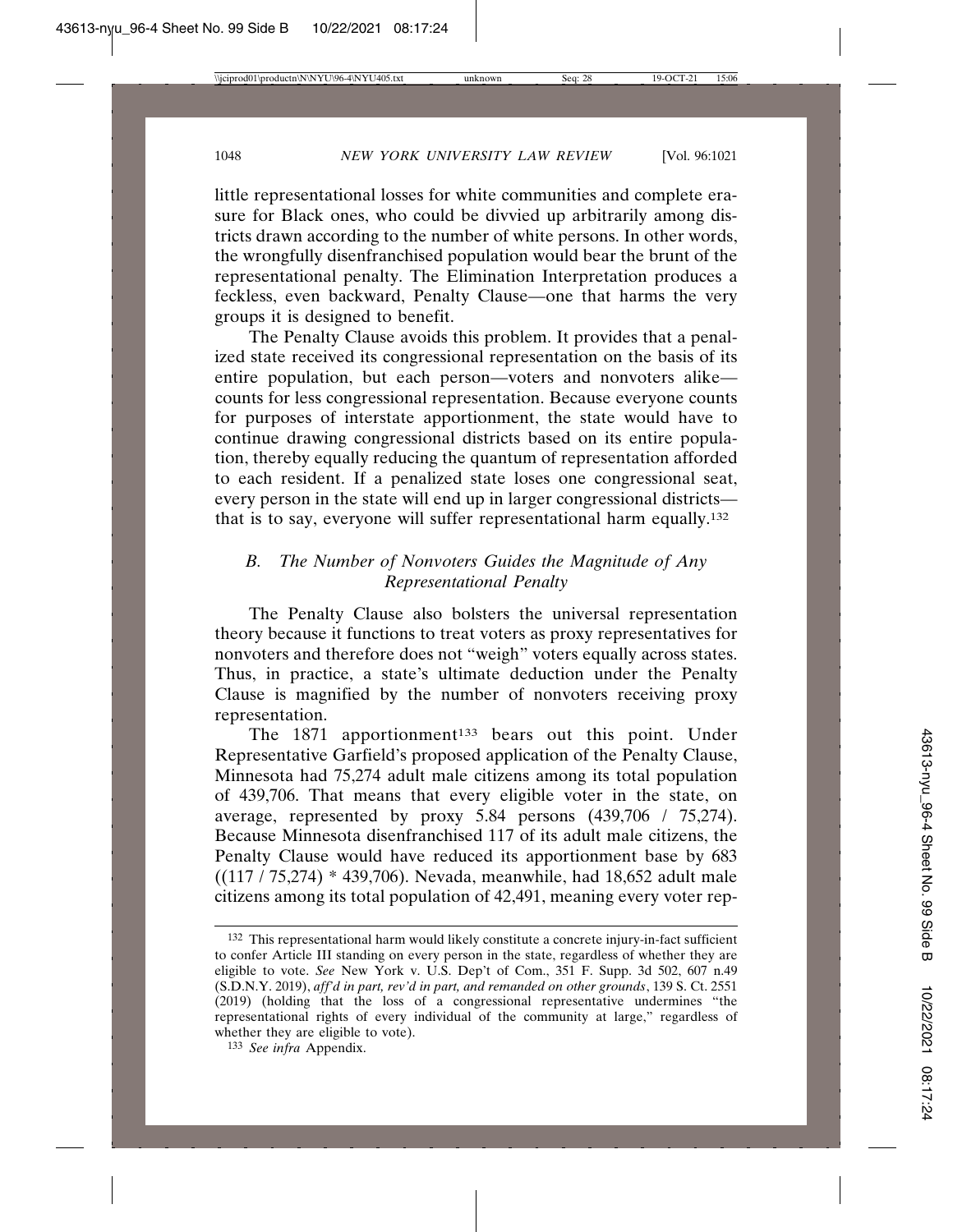resented by proxy 2.28 persons. And because Nevada disenfranchised 16 of its adult male citizens, the Penalty Clause would have reduced its apportionment base by 36  $((16/18,652) * 42,491)$ . Note the difference in how the Penalty Clause weighs the votes of eligible voters in Minnesota and Nevada. In Minnesota, the "cost" of disenfranchising a single voter is 5.84  $((1 / 75,274) * 439,706)$ ; in Nevada, it is  $2.28 ((1/18,652) * 42,491)$ . Put differently, the Penalty Clause treats a wrongfully disenfranchised vote in Minnesota as weightier—twice as weighty, in fact—than one in Nevada.

| <b>State</b> | Total<br><b>Population</b> | <b>Adult Male</b><br>Citizens | <b>Disenfranchisement</b> | <b>Penalty</b> | <b>Penalty per</b><br><b>Voter</b> |
|--------------|----------------------------|-------------------------------|---------------------------|----------------|------------------------------------|
| Minnesota    | 439.706                    | 75.274                        | 117                       | 683            | 5.84                               |
| Nevada       | 42.491                     | 18.652                        | 16                        | 36             | 2.28                               |

TABLE 2. ILLUSTRATIONS OF THE PENALTY CLAUSE'S APPLICATION

This disparity can be understood by the fact that voters in Nevada represent by proxy far fewer nonvoters than voters in Minnesota. And because voters can be understood as casting ballots on behalf of themselves and proximately situated nonvoters, each voter in Minnesota would on average represent the interests of more persons.134 In recognition of this proxy representation, the Penalty Clause would impose a greater penalty on Minnesota than on Nevada. The disenfranchisement of a single voter in the two states has different representational consequences as a function of surrounding nonvoters. Functionally, the magnitude of the penalty reflects not the number of voters who lose their right to vote but the number of residents who lose their representation.

The Penalty Clause, by its plain terms and in operation, lends no support, then, to advocates of elector representation. The elector representation theory is based on the value that all votes should have an equal weight, such that all and only eligible voters are entitled to equal political representation. A Penalty Clause that incorporated elector representation would, per the Elimination Interpretation, simply subtract the wrongfully disenfranchised voters from the state's apportionment basis. That way, the disenfranchisement of any voter, regardless of where he lived, would carry the same penalty. But that is

<sup>134</sup> One might object that we are reading too much theory into what is fundamentally a practical constitutional provision and that the Penalty Clause's proportional feature, to paraphrase Justice Alito's concurring opinion in *Evenwel*, was adopted "in service of the *real* goal: preventing southern States from acquiring too much power in the national government." Evenwel v. Abbott, 136 S. Ct. 1120, 1148 (2016) (Alito, J., concurring). But the Supreme Court already responded to Justice Alito: "That politics played a part . . . does not warrant rejecting principled argument." *Id.* at 1129 n.11.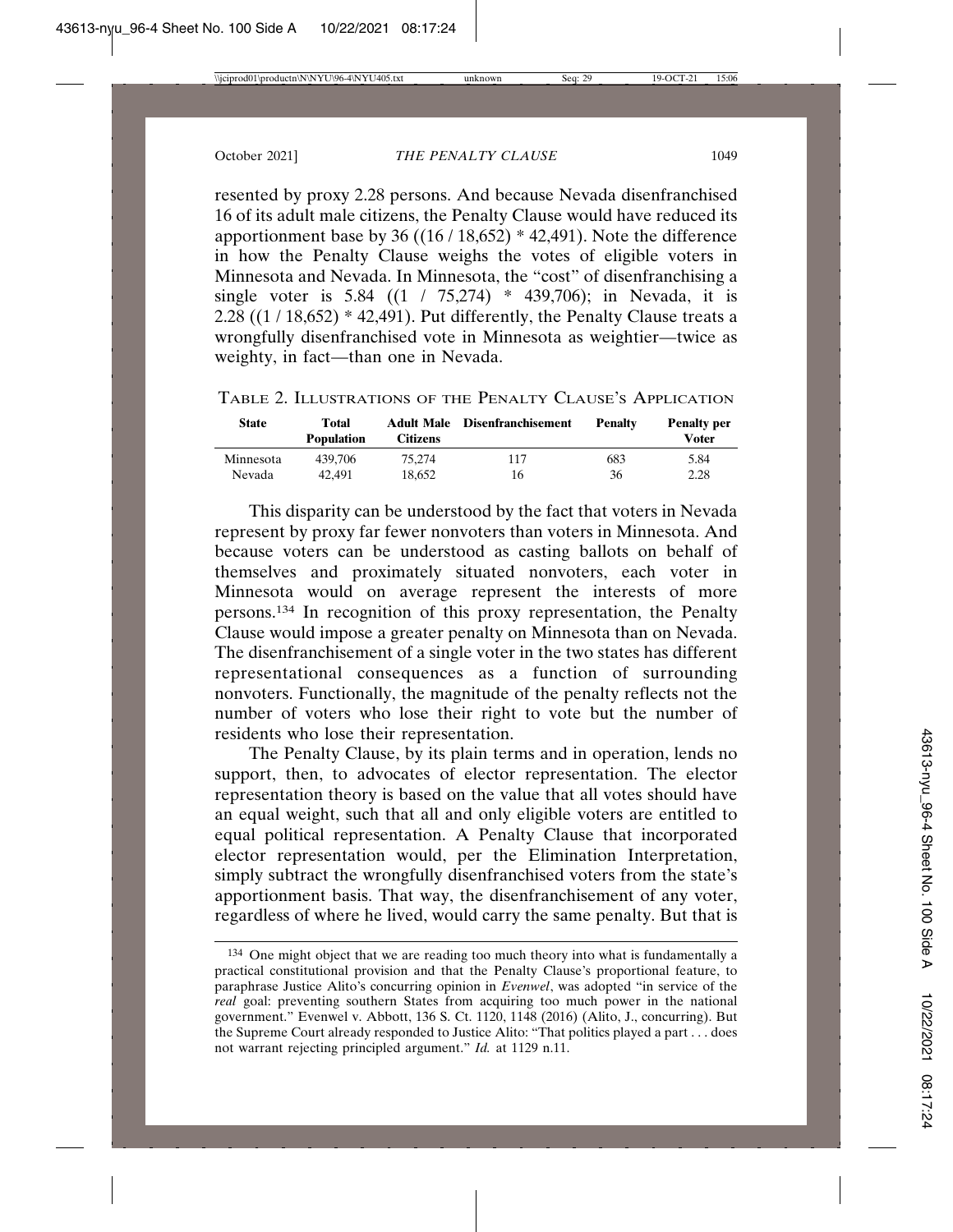not how the Penalty Clause works. The Penalty Clause does not treat every voter's vote as having an equal weight for the purposes of apportionment; in other words, it rejects the very premise of elector representation.

#### **CONCLUSION**

For a constitutional provision that had been declared "dead as long as it has been alive,"<sup>135</sup> the Penalty Clause keeps on kicking. The Clause has a knack for popping up during crucial constitutional moments—the movement for women's suffrage, debates over felony disenfranchisement—and wreaking havoc. As the next redistricting cycle approaches, the Penalty Clause is primed to play an important role in yet another constitutional debate: whether the Constitution represents everyone or just some subset of the people who are permitted to cast ballots.

As this debate has wound its way through courts and commentaries, the Penalty Clause has been tossed around as evidence of the Fourteenth Amendment's skepticism of universal representation. This Article has shown that such an understanding is the product of a misreading of the Clause: the erroneous Elimination Interpretation. In fact, the Penalty Clause reinforces the Fourteenth Amendment's broader commitment to universal representation. Everyone counts under our Constitution when representation is meted out.